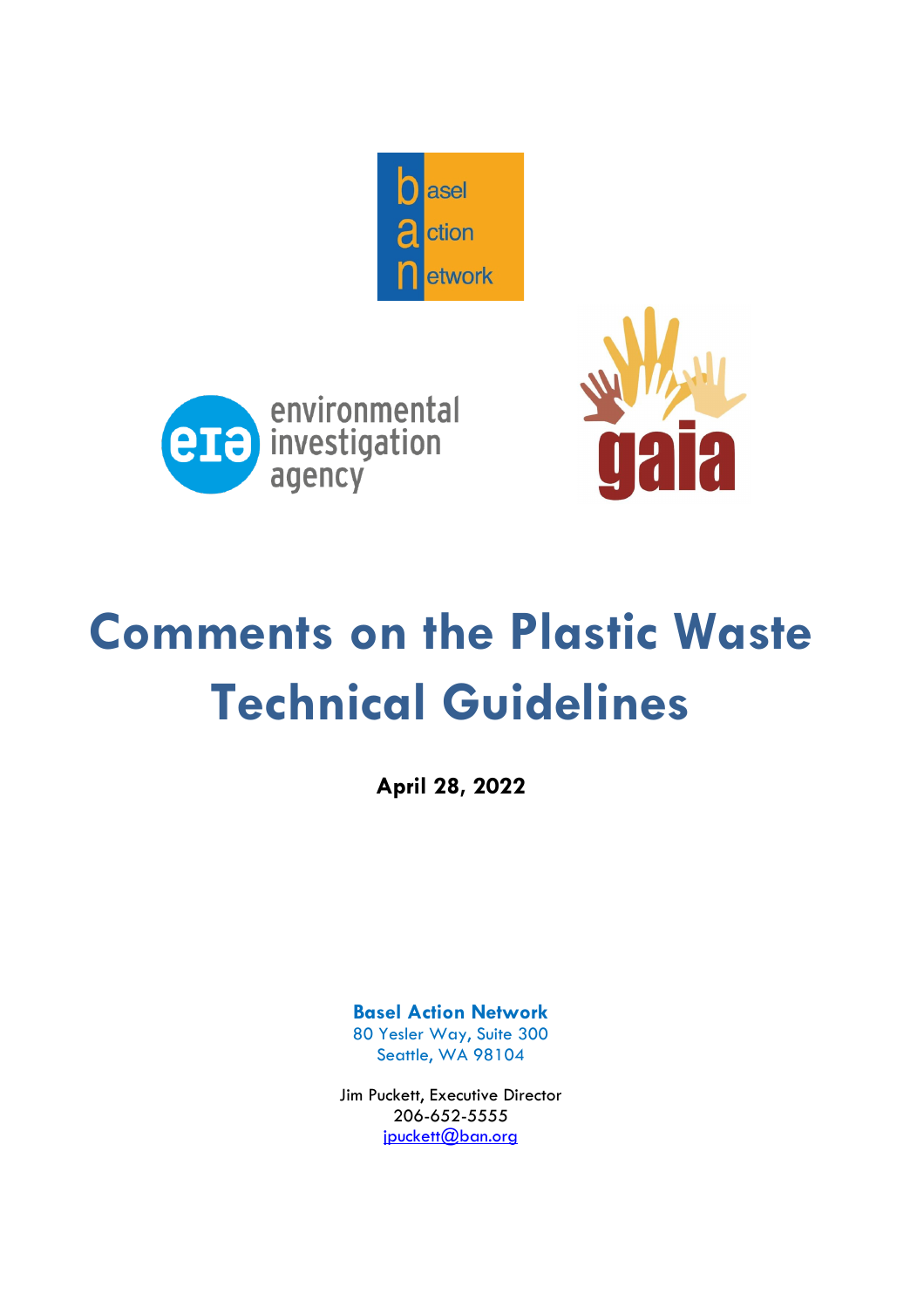## **Comments on the Draft Updated Technical Guidelines on the Environmentally Sound Management of Plastic Wastes and for their Disposal**

Submitted by Basel Action Network, Global Alliance for Incinerator Alternatives, Environmental Investigation Agency

### **28 April 2022**

#### **Table of contents**

| § 2 (p.7): Scope includes all plastic wastes and all plastic fractions from other waste streams Suggested changes: 3 |                                                                                                                                                                                                                         |
|----------------------------------------------------------------------------------------------------------------------|-------------------------------------------------------------------------------------------------------------------------------------------------------------------------------------------------------------------------|
|                                                                                                                      |                                                                                                                                                                                                                         |
|                                                                                                                      |                                                                                                                                                                                                                         |
|                                                                                                                      |                                                                                                                                                                                                                         |
|                                                                                                                      |                                                                                                                                                                                                                         |
|                                                                                                                      |                                                                                                                                                                                                                         |
|                                                                                                                      |                                                                                                                                                                                                                         |
|                                                                                                                      |                                                                                                                                                                                                                         |
|                                                                                                                      |                                                                                                                                                                                                                         |
|                                                                                                                      |                                                                                                                                                                                                                         |
|                                                                                                                      |                                                                                                                                                                                                                         |
|                                                                                                                      |                                                                                                                                                                                                                         |
|                                                                                                                      |                                                                                                                                                                                                                         |
|                                                                                                                      |                                                                                                                                                                                                                         |
|                                                                                                                      |                                                                                                                                                                                                                         |
|                                                                                                                      |                                                                                                                                                                                                                         |
|                                                                                                                      |                                                                                                                                                                                                                         |
|                                                                                                                      | Table 8 (p. 19-20): Existing Basel listings likely to be also identified with plastic wastes (B3011, Y48, A3210)6<br>§80 bis-septies (p. 27-28): "Almost free from contamination", "almost exclusively consisting of"15 |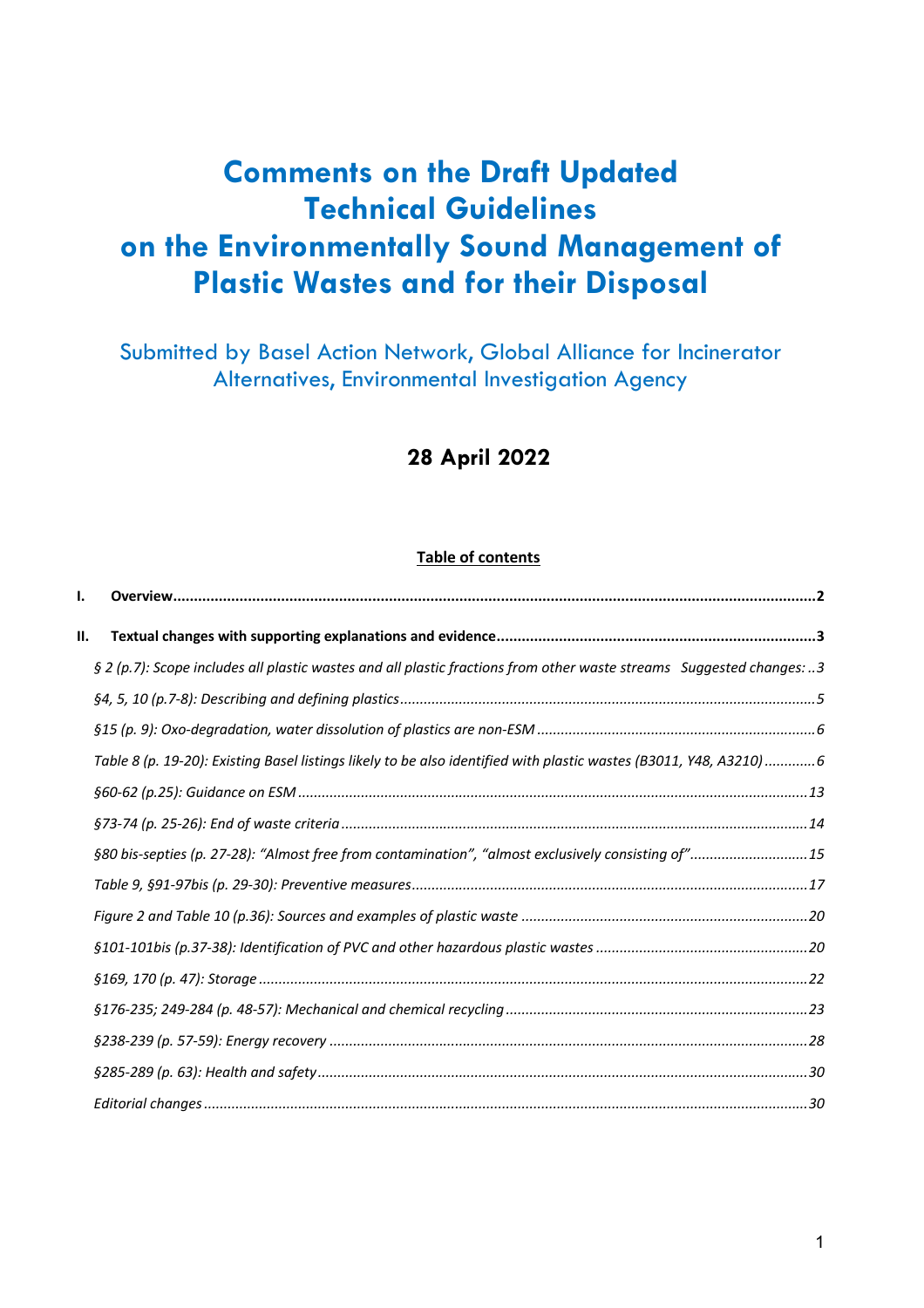#### **I. Overview**

We recognize the significant work of the SIWG since 2019, and the welcome emphasis on waste prevention. However, it is much too early for to adopt these draft guidelines, for the following reasons:

- 1. The draft guidelines **provide more confusion, rather than clarity, on the plastic amendments:**
	- by failing to clearly identify plastic waste streams that fall under the plastic amendments, including by failing to address multiple Basel Annex IX entries that could overlap with Y48;
	- by failing to clarify the difference between ESM R3 operations, and non-ESM R3 operations;
	- by offering vague language on the issue of contamination.
- 2. The draft guidelines **lack emphasis on plastic waste prevention**, and in particular on reduction, reuse, and repair.
- 3. The draft guidelines **fail to provide a clear definition of R3 plastic recycling as plastic-to-plastic processes,**  including chemical processes that yield substances that are highly likely to be hazardous and have no track record of displacing virgin plastics in the economy.
- 4. The draft guidelines **fail to provide guidance on ESM or distinguish between ESM and non-ESM plastic waste-management operations**. This is in spite of the clear mention of ESM in the title of the guidelines, which should be discarded if the guidelines are not significantly amended in this regard. Instead, the guidelines list many non-ESM operations, particularly chemical recycling, with a bias towards these unproven technology concepts.
- 5. The draft guidelines **fail to address the real, practical, difficulties of plastic waste management** which make ESM so important, including:
	- hazardous gaseous emissions during plastic waste-management operations, including harm to workers' health during the sorting, recycling and downcycling of plastic waste;
	- hazardous and microplastic-rich effluent flows from the washing of plastic waste;
	- hazardous effluent flows from the chemical treatment of plastic waste;
	- microplastics in incinerator ash;
	- challenges with the management of residual plastics from recycling processes;
	- circular economy challenges with plastics, due to low material efficiencies of recycling processes, and the resulting lack of genuine closed-loop recycling (virgin plastic is still required in recycled products; downcycling);
	- climate metrics of plastic waste-management operations;
- 6. The draft guidelines also **don't address ESM in relation to microplastics releases from waste**, including:
	- the ESM of wastewater and sewage sludge containing microplastics;
	- the ESM of plastic textile wastes despite associated secondary microplastics releases;

They also **lack a reference to microplastics in incinerator bottom and fly ash**, a new, important, finding must also be reflected in the draft D10/R1 guidelines on incineration before they are adopted at COP.

- 7. The draft guidelines **fail to cover pneumatic tires**, despite their high content in plastics, and despite the fact that tires are a major source of terrestrial and marine microplastics.
- 8. The draft guidelines **undermine the Basel Convention** in their approach to end of waste criteria.

In addition, UN Environment Assembly (UNEA) resolution 5/14 was adopted in March 2022. This is significant, and is alone sufficient reason to reconsider the draft technical guidelines.

Firstly, given the explicit reference to ESM in the new international legally binding instrument and its larger remit to end plastic pollution, the Basel Convention should play a supportive role and ensure any technical guidelines on ESM for plastic waste are aligned with the new international legally binding instrument's objectives. As a result, consultation with the INC and a clear indication on how it seeks to address ESM for plastic waste should predate the adoption of any technical guidelines on the same topic at the Basel Convention.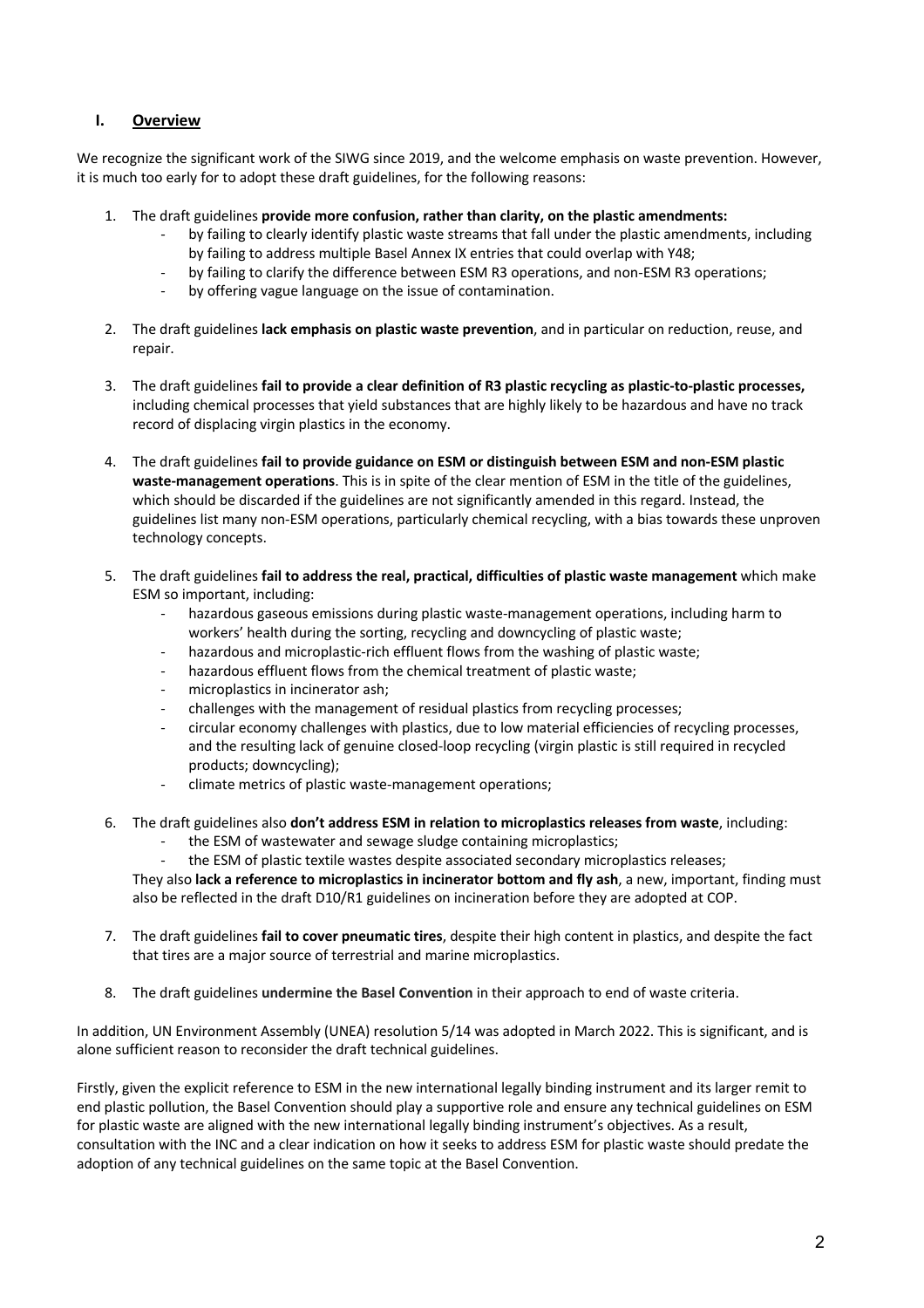Secondly, the specific reference to ESM being achieved through "resource efficiency and circular economy approaches" calls into question whether the draft technical guidelines, as currently drafted, are fit for purpose. For example, the technical guidelines identify chemical recycling and energy recovery as ESM approaches when, considering resource efficiency and circular economy, those approaches would likely not be considered ESM except for in very narrow circumstances.

For these reasons, Parties should defer consideration and adoption of the draft technical guidelines to COP-16 after consultation with INC and revision to ensure compatibility with resource efficiency and circular economy approaches as well as alignment with the new international legally binding instrument on plastic pollution.

Critical work is needed to address these issues, and can only be accomplished by delaying adoption of these guidelines to the 16th COP of the Basel Convention in May 2023. Adoption at the 16th COP, rather than at the 15th COP, will also ensure better synergy and alignment with the new international legally binding instrument to address plastics across their lifecycle, including plastic pollution.

#### **II. Textual changes with supporting explanations and evidence**

Key: *Black italics* refer to text in the draft guidelines at the end of the 2022 Basel Convention OEWG (CRP 23), with suggested deletions in red strikethrough and additions in **bold red**.

#### **§ 2 (p.7): Scope includes all plastic wastes and all plastic fractions from other waste streams**

#### **Suggested changes:**

*2. Plastic wastes, in the context of these guidelines, covers plastic wastes classified by entries Y48 in Annex II, A3210 in Annex VIII and B3011 in Annex IX to the Basel Convention. Furthermore, the guidelines cover plastic wastes extracted and/or separated from other waste streams that have plastic components or consist partially or fully of plastic (e.g., wastes collected from households (Y46), waste electrical and electronic equipment (WEEE), waste vehicles, ships, aircraft and spacecraft, [waste pneumatic tyres] waste pneumatic tyres, waste cables, waste lead-acid batteries, and waste textiles and paper waste, in particular paper-plastic and paper-plastic-aluminium laminates, for which there are separate related entries in Annexes VIII and IX).* 

#### Explanation and evidence:

Decision BC-14/13 created a mandate to update the 2002 Technical guidelines for the identification and environmentally sound management of plastic wastes and for their disposal. Decision BC-14/13 did not create a mandate to restrict the scope of these guidelines. The scope of the 2002 guidelines included "all polymer and plastic types" (p. 7 of the guidelines). This clearly includes rubber, natural and synthetic (also known as 'elastomers', one of the main classes of plastic polymers).

#### Ships, aircraft and spacecraft

The term vehicle is open to different interpretations, a comprehensive interpretation that includes all transportation devices, and a more restrictive interpretation limited to ground transportation devices. Like other vehicles, ships, aircraft and spacecraft all have plastic components and can generate plastic waste streams during disassembly at end of life. For this reason, it is important for the guidelines to explicitly recognize plastics from ships, aircraft and spacecraft within its scope, as well as plastic from waste vehicles in general.

#### Waste tyres

The Basel Convention Revised technical guidelines for the environmentally sound management of used and waste pneumatic tyres state that (Basel Convention 2011, Table 2 p. 8):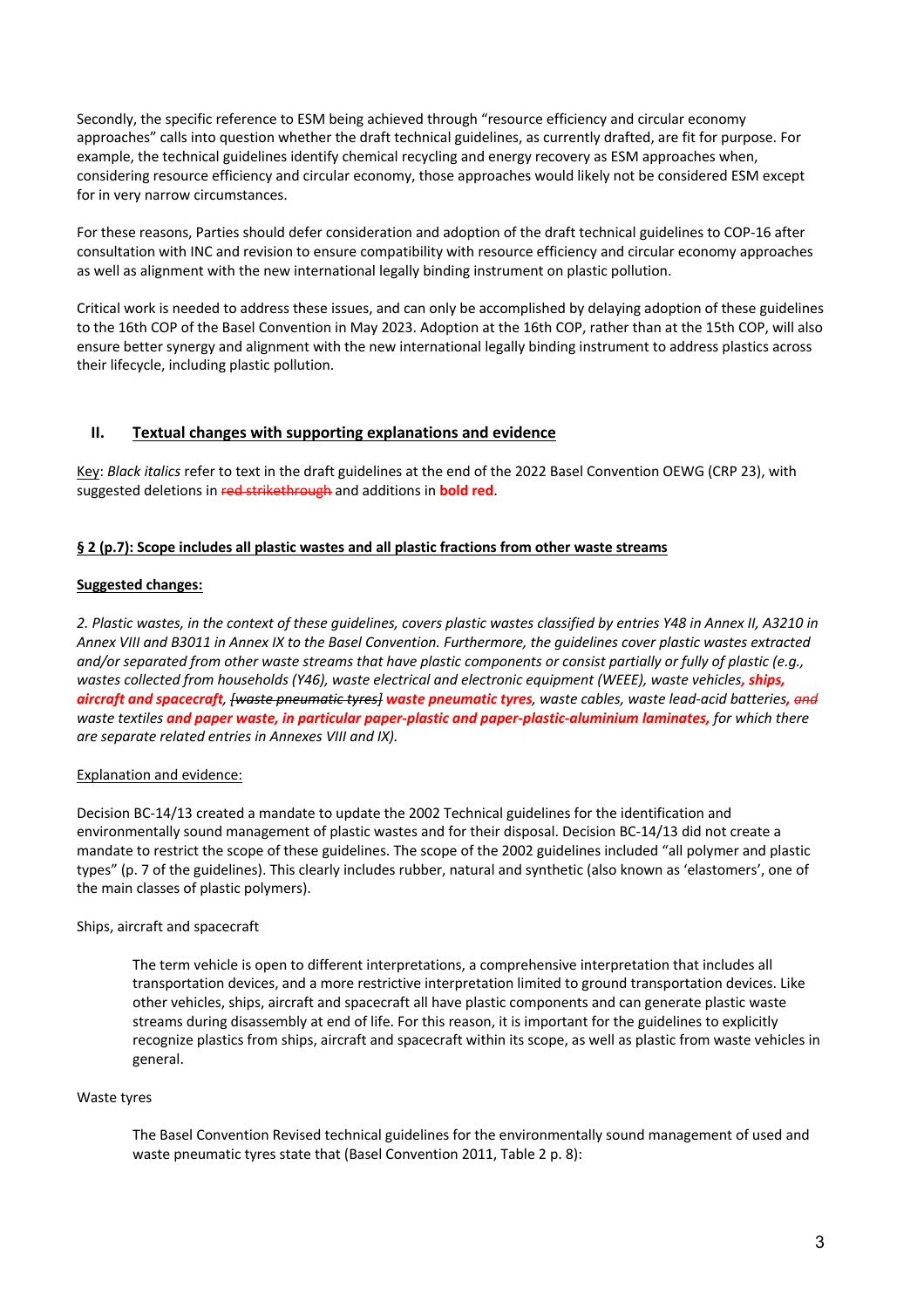- all tyres have plastic reinforcement fabrics made from polyester, rayon or nylon;
- car tyre rubber is made mostly from synthetic rubber (60-70%);
- truck tyre rubber is made with a significant portion of synthetic rubber (20-40%).

Tyres are composed of only about 20% natural rubber, with ca. 15% steel. The balance is synthetic rubber plastics (elastomers) such as SBR (styrene butadiene rubber), polybutadiene (PBD); and oil; with heavy metals (such as zinc) and synthetic vulcanising agents, accelerators, retardants (benzoic acid), pigments, fillers, reinforcing agents, anti-degradants, softeners, antioxidants, extenders and accelerators (sulphonamides, thiazoles) and desiccants (Kole et al. 2017, Bockstal et al. 2019). In sum, waste pneumatic tyres consist largely of synthetic rubber and plastic reinforcement fabrics, and are therefore irrefutably a plastic waste stream that should be covered in the guidelines.

In addition, synthetic polymers from tyres are a major source of microplastics in oceans. Tire rubber fragments are considered as a subset of microplastics (Armada et al. 2022, Hartmann et al. 2019). Kole et al. (2017) estimated their contribution as 10 percent of overall microplastic waste in the world's oceans. Another study by the International Union for Conservation of Nature estimated that two thirds of all microplastics in the oceans are from textiles and car tyres, with the quantity from synthetic plastics in car tyres at 6.4 million tonnes per annum, or 28 percent of all microplastics released to oceans (Boucher and Friot, 2017). Vehicle tire wear is regarded as one of the most important sources of environmental microplastic due to the rapid global increase in the number of vehicles (An et al, 2020).

Failing to address synthetic rubber under provisions controlling plastic waste would greatly diminish the Basel Convention's relevance and legitimacy among other global efforts to address plastic pollution.

Paper wastes (plastic laminates and contaminants)

Paper waste shipments can include up to 30% of mixed plastic waste that is not recyclable in practice, and ends up being burnt (Sochat & Lavigne 2022, Petrlik et al. 2019). A court case is currently underway in Brazil concerning mixed plastic waste including used diapers and PPE illegally shipped from the USA in paper waste shipments (Dalla Stella et al. 2022). In addition, paper waste streams can include high amounts of plastic waste due to the inclusion of plastic-paper laminates such as Tetrapak-style packaging. Indeed, Table 8 recognizes the relevance of B3026 waste from the pre-treatment of composite packaging for liquids, including non-separable plastic fraction and non-separable plastic-aluminium fraction. For these reasons, it is important for the guidelines to explicitly address plastics from paper waste streams in this scope paragraph.

#### References:

- An, L., Liu, Q., Deng, Y., Wu, W., Gao, Y., & Ling, W. (2020). Sources of microplastic in the environment. *Microplastics in Terrestrial Environments*, 143-159.
- Armada, D., Llompart, M., Celeiro, M., Garcia-Castro, P., Ratola, N., Dagnac, T., & de Boer, J. (2022). Global evaluation of the chemical hazard of recycled tire crumb rubber employed on worldwide synthetic turf football pitches. Science of The Total Environment, 812, 152542. https://doi.org/10.1016/j.scitotenv.2021.152542
- Basel Convention (2011) Revised technical guidelines for the environmentally sound management of used and waste pneumatic tyres
- Bockstal, L., Berchem, T., Schmetz, Q., Richel, A. (2019). Devulcanisation and reclaiming of tires and rubber by physical and chemical processes: a review, Journal of Cleaner Production, 236, 117574.
- Boucher, J., Friot, D. 2017. Primary microplastics in the oceans, a global evaluation of sources, International Union for Conservation of Nature (online). Available from: https://portals.iucn.org/library/sites/library/files/documents/2017-002-En.pdf
- Hartmann, N. B., Hüffer, T., Thompson, R. C., Hassellöv, M., Verschoor, A., Daugaard, A. E., Rist, S., Karlsson, T., Brennholt, N., Cole, M., Herrling, M. P., Hess, M. C., Ivleva, N. P., Lusher, A. L., & Wagner, M. (2019). Are We Speaking the Same Language? Recommendations for a Definition and Categorization Framework for Plastic Debris. Environmental Science & Technology, 53(3), 1039–1047. https://doi.org/10.1021/acs.est.8b05297
- Kole, P.J., Löhr, A.J., Van Belleghem, F.G.A.J., Ragas, Ad..M.J. 2017. Wear and tear of tyres: a stealthy source of microplastics in the environment, International journal of Environmental Research and Public Health, 14, 1265, doi:10.3390/ijerph14101265.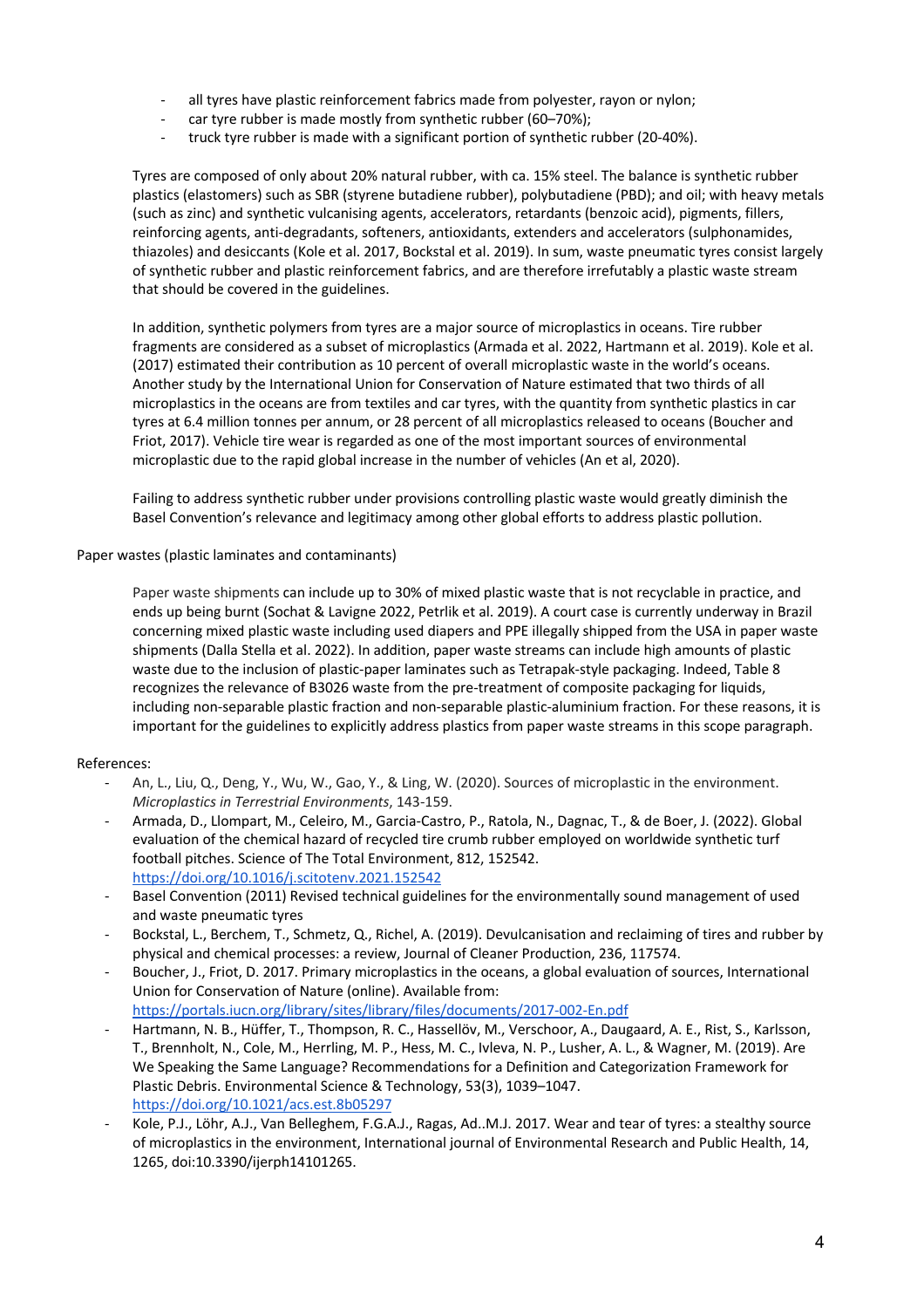- Sundt, P., P.E. Schulze, F. Syversen (2014) Sources of microplastic pollution to the marine environment. Mepex, Report for Norwegian Environment Agency
- Wik and Dave, 2009, Occurrence and effects of tire wear particles in the environment a critical review, Environmental pollution, 157, pp. 1-11.

#### **§4, 5, 10 (p.7-8): Describing and defining plastics**

Suggested changes:

*4. Plastics started being made over 100 years ago from cellulose (Bakelite). They are now almost exclusively made from fossil fuels – crude oil or shale gas. Plastics started to come into wider use in the 1950s and within a few years production had risen to a high rate. Global production of plastic increased from 1.5 million tonnes in 1950 (Plastics Europe, 2008) to 368 million tonnes in 2019 (Plastics Europe,2020).*

*5. Plastics are lightweight with varying degrees of strength, can be both thermal and electrical insulators, can be moulded in various ways, and can offer a large range of characteristics and colours achieved through additives, which can be toxic and impact ESM. Plastics are most commonly used for packaging, food containers, building and construction, transportation, electrical and electronic equipment, agriculture, healthcare, sport, and energy generation.*

*[...]*

*9. The leakage of plastic into the environment can occur from a variety of land-based and ocean-based sources in the form of macroplastics and microplastics (small plastic particulates below 5 mm in size). The sources include, but are not limited to, the uncontrolled dumping of waste, littering, wastewater, storm water run-off and sewers, microplastics intentionally added to products, loss of fishing gear, incinerator ash (Yang et al. 2021, Shen et al. 2021, Pienkoẞ et al. 2022), the fragmentation of oxo-degradable plastics and failed dissolution of water-soluble plastics (e.g. PVA, see Rolsky and Kelkar 2021) [rubber granulate from turf pitches and] pellets from plastic production as well as wear from the use of a variety of plastic products such as [tyres,] paints and synthetic textiles and unintentional releases from plastic materials in production processes and equipment. Leakages may inter alia be caused by insufficient and inefficient waste collection, transport and disposal systems, unsustainable private consumer behaviour as well as unsustainable business practices. Microplastic pollution is further compounded by the use of wastewater and sewage sludges that contain microplastics on land (Koutnik et al. 2021).* 

#### Explanation and evidence:

The draft should refer to microplastics being present in incinerator bottom and fly ash. This is a new, important, finding which comes after the D10/R1 guidlelines on incineration was completed. The D10/R1 guidelines should be revised accordingly at the COP. Their presence is partly due to the ubiquity of flame retardants in plastic waste and lack of incinerator temperature control even when operating at steady state BAT.

The first study to identify this was by Yang et al. (2021) who found up to 102,000 microplastic particles in bottom ash per metric ton of waste incinerated. This was subsequently supported by Shen et al. (2021) who found between 23 and 171 particles per kg dry weight of bottom and fly ash. Microplastics particles were from fragment, fibre, film, and foam and they also accrued heavy metals Cr, Cu, Zn, Pb. The authors also did leachate tests and found that the microplastics 'significantly dissolved' out of bottom ash and into the environment. It was further corroborated by a European study using bottom ash from modern incinerators in Germany and Sweden (Pienkoẞ et al. 2022). The microplastics were a mixture of PET, PP and PE, with minimum concentrations of 0.12g per 25.9kg.

A common practice is to use wastewater and sewage sludge residues for deposition on land. But this transfers microplastics to the environment. A study from the U.S found that 785–1080 trillion microplastics are released annually to the environment as a consequence of sewage sludge deposition (Koutnik et al. 2021). Another recent study, also from the U.S., analysed polyvinyl alcohol (PVA) from laundry and dish washer detergent pods (estimated to be ca. 17,000 metric tons per annum used in the U.S.) 61% of the PVA from these pods ends up in the environment as a result of sewage sludge use on land (Rolsky and Kelkar, 2021).

References: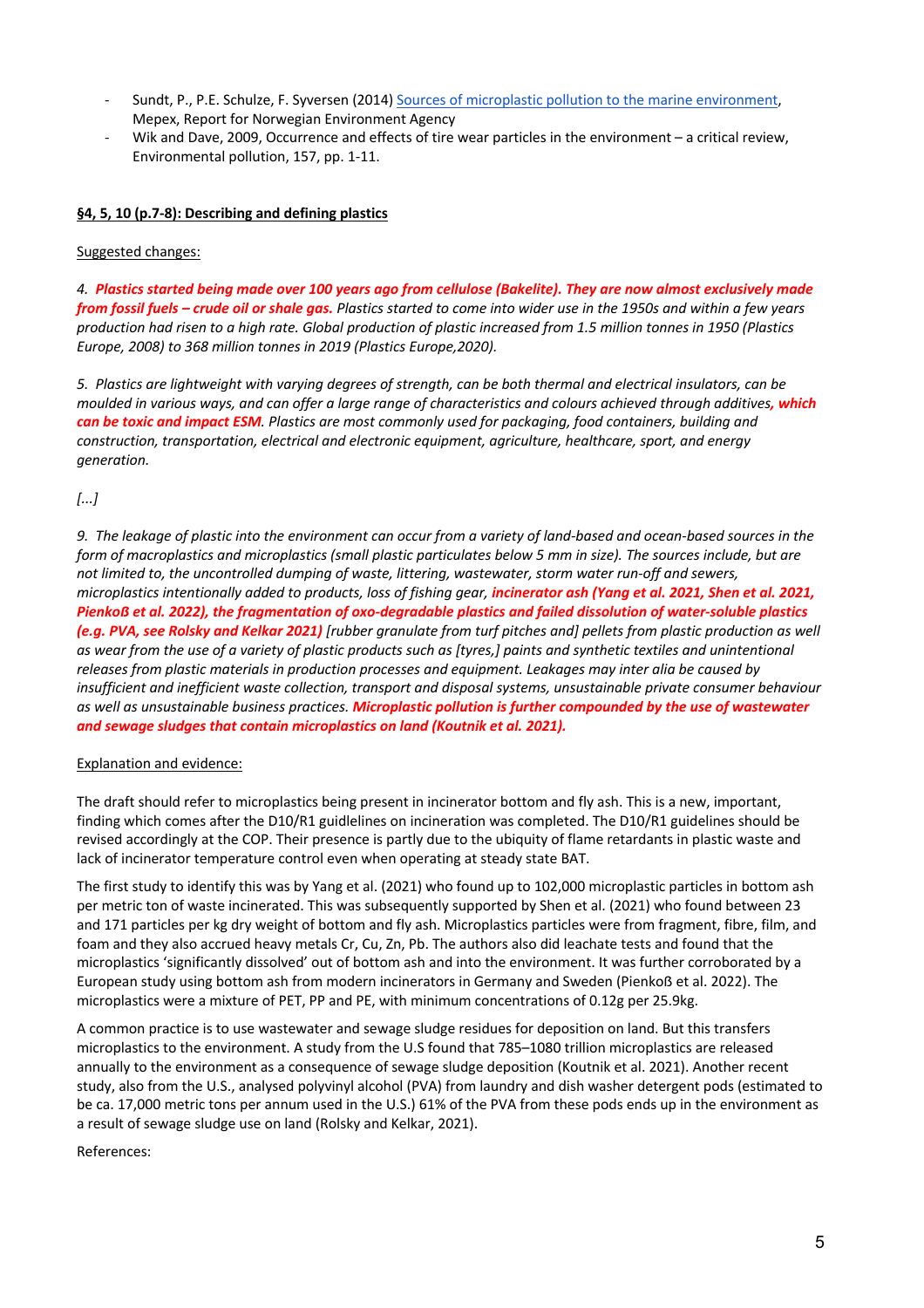- Koutnik, V.S., Alkidim, S., Leonard, J., DePrima, F., Cao, S., Hoek, E.M.V., Mohanty, S.K. 2021. Unaccounted microplastics in wastewater sludge: Where do they go? American Chemical Society EST Water, 1 (5), pp. 1086-1097.
- Pienkoß, F., Abis, M., Bruno, M., Grönholm, R., Hoppe, M., Kuchta, K., Fiore, S., Simon, F-G. 2022. Heavy metal recovery from the fine fraction of solid waste incineration bottom ash by wet density separation, Journal of Material Cycles and Waste Management, 22, pp. 364-377
- Rolsky, C., Kelkar, V. 2021. Degradation of polyvinyl alcohol in US wastewater treatment plants and subsequent nationwide emission estimate, Environmental Research and Public Health, 18 (11), https://doi.org/10.3390/ijerph18116027
- Shen, M., Hu, T., Huang, W., Song, B., Qin, M., Yi, H., Zeng., Zhang. 2021. Can incineration completely eliminate plastic wastes? An investigation of microplastics and heavy metals in the bottom ash and fly ash from an incineration plant, Science of the Total Environment, 779, 146528.
- Yang, Z., Fan, L., Zhang, H., Wang, W., Shao, L., Ye, J., He, P. 2021. Is incineration the terminator of plastics and microplastics?, Journal of Hazardous Materials, 401, 123429.

#### **§15 (p. 9): Oxo-degradation, water dissolution of plastics are non-ESM**

#### Suggested changes:

*15. Compostable plastics are considered those plastics which have been tested and adhere to international standards, such as American Society for Testing and Materials ASTM D6400-21 (ASTM, 2021) (in the U.S.) or European Standard EN 13432:2001 (European Standard, 2021) (in Europe), for biodegradation in an industrial composting facility: in addition, this may be certified by a third party. For compostable plastics to be fully composted, disposal must happen under specific conditions of temperature, moisture, oxygen level and microbial activity, normally found in controlled composting. Oxo-degradable plastic is made by blending a pro-degradant additive into the plastic during the extrusion process, which accelerates the fragmentation of plastics into plastic fragments under certain conditions. Once the product is buried in the soil and loses light, the degradation process stops and residual small plastic particles remain intact, causing the release of microplastics. For this reason, oxo-degradation of plastics is not an ESM operation.* 

*15bis. Water-soluble plastics such as polyvinyl alcohol and its blends are used as protective films for laundry and dish detergents; sizing and finishing agents in the textile industry, and as thickening or coating agents for paints, glues, meat packaging, and pharmaceuticals in paper and food industries. While water-soluble plastics may dissolve in water under specific circumstances, these are not met in waste-water treatment plants, leading to significant*  water pollution with PVA microplastics, which concentrate environmental pollutants and amplify their uptake in the *food chain. The discharge of PVA into water also triggers foaming and disrupts the oxygen exchange, harming aquatic life. Even when water-soluble plastics like PVA dissolve, their constituents (such as ethylene in the case of PVA) can remain intact in water, and harm aquatic fauna and flora. For these reasons, the disposal or dissolution of water-soluble plastic PVA and its blends into municipal water or water bodies is not an ESM operation (Rolsky and Kelkar 2021).*

#### Evidence:

Rolsky, C., Kelkar, V. 2021. Degradation of polyvinyl alcohol in US wastewater treatment plants and subsequent nationwide emission estimate, Environmental Research and Public Health, 18 (11), https://doi.org/10.3390/ijerph18116027

#### **Table 8 (p. 19-20): Existing Basel listings likely to be also identified with plastic wastes (B3011, Y48, A3210)**

#### Suggested changes (see explanations and evidence in the right column and below the table):

*38bis. Some existing waste listings are impacted or superseded by the new Plastic listings adopted at COP14. The table below provides Parties greater guidance on what existing listings are likely to be also considered as A3210, Y48 or B3011. Where multiple listings may apply, the precautionary approach demands that the listing requiring the greatest level of control should be the one for which leads the waste characterization and control procedure.*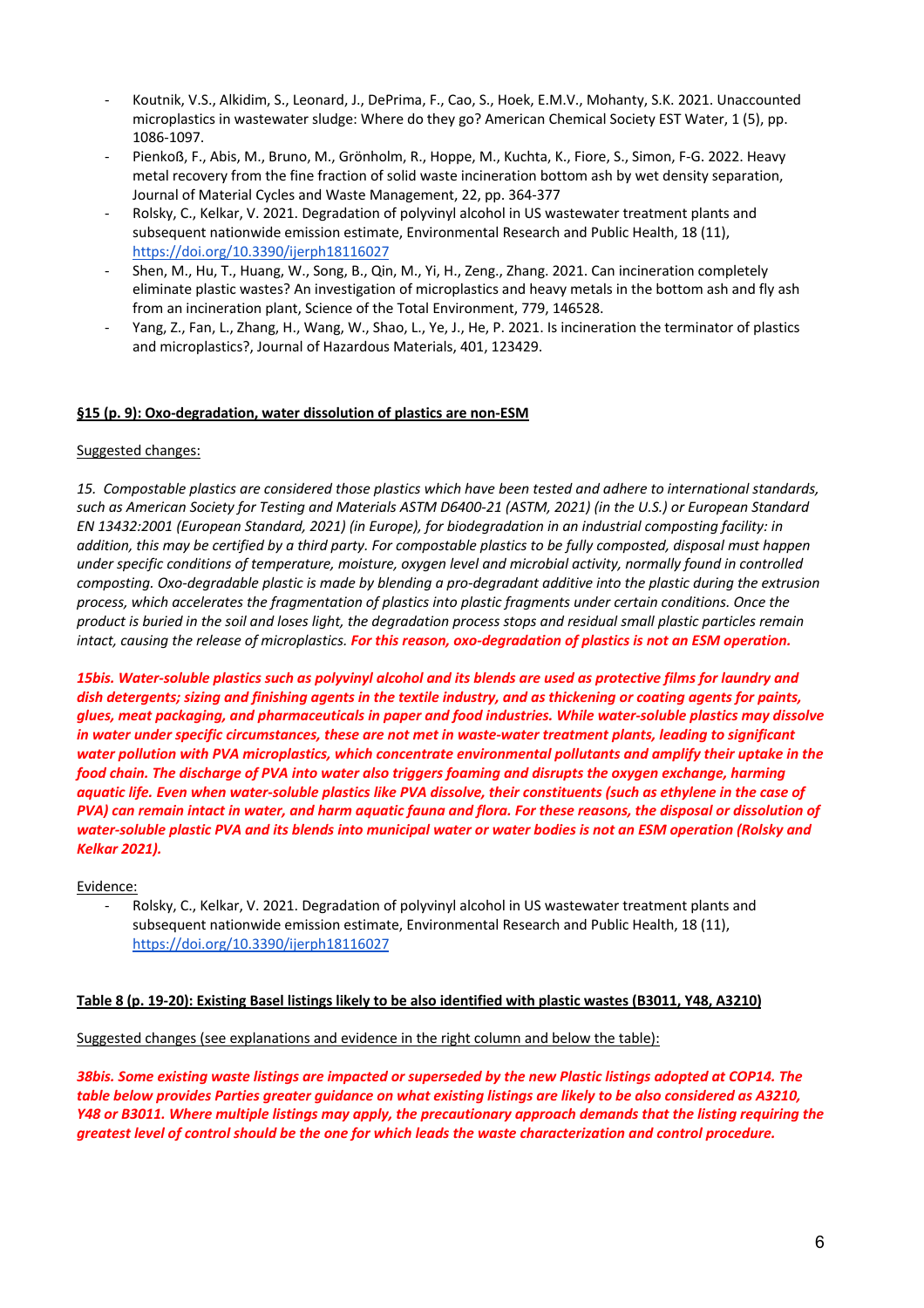| Entries with direct reference to plastic wastes |                                                                                                                                                                                                                                                                                    | Plastic waste entry most<br>likely to apply <sup>[1]</sup>                                                             | <b>Explanation</b>                                                                                                                                                                                                                           |
|-------------------------------------------------|------------------------------------------------------------------------------------------------------------------------------------------------------------------------------------------------------------------------------------------------------------------------------------|------------------------------------------------------------------------------------------------------------------------|----------------------------------------------------------------------------------------------------------------------------------------------------------------------------------------------------------------------------------------------|
| Y13                                             | Wastes from production, formulation and use<br>of resins, latex, plasticizers, glues/adhesives                                                                                                                                                                                     | A3210 (hazardous) unless<br>they don't exhibit an Annex<br><b>III hazardous characteristic</b>                         | <b>Contaminated with</b><br>hazardous constituents                                                                                                                                                                                           |
| A1190                                           | Waste metal cables coated or insulated with<br>plastics containing or contaminated with coal<br>tar, polychlorinated biphenyls (PCB), lead,<br>cadmium, other organohalogen compounds<br>or other Annex I constituents to an extent<br>that they exhibit Annex III characteristics | A3210 (hazardous)                                                                                                      |                                                                                                                                                                                                                                              |
| A3050                                           | Wastes from production, formulation and use<br>of resins, latex, plasticizers, glues/adhesives<br>excluding such wastes specified on list B (note<br>the related entry on list B B4020                                                                                             | <b>A3210 (hazardous)</b>                                                                                               |                                                                                                                                                                                                                                              |
| <b>B1115</b>                                    | Waste metal cables coated or insulated with<br>plastics, not included in list A A1190,<br>excluding those destined for Annex IVA<br>operations or any other disposal operations<br>involving, at any stage, uncontrolled thermal<br>processes, such as open burning.               | <b>Y48 (special consideration) if</b><br>mixed, contaminated,<br>halogenated, or lack an ESM<br><b>R3</b> destination. | <b>Plastics used for cable</b><br>insulation are often PVC<br>(halogenated plastic) and<br>have no ESM R3 destinations.                                                                                                                      |
| <b>B3010</b>                                    | Solid plastic wastel                                                                                                                                                                                                                                                               |                                                                                                                        |                                                                                                                                                                                                                                              |
| B3026                                           | The following waste from the pre-treatment<br>of composite packaging for liquids, not<br>containing Annex I materials in<br>concentrations sufficient to exhibit Annex III<br>characteristics:<br>• Non-separable plastic fraction                                                 | <b>Y48 (special consideration)</b>                                                                                     | <b>These non-separable</b><br>fractions do not meet B3011<br>requirements for almost<br>exclusively consisting of<br>single polymers almost free<br>from contamination.                                                                      |
|                                                 | • Non-separable plastic-aluminium fraction                                                                                                                                                                                                                                         |                                                                                                                        |                                                                                                                                                                                                                                              |
| <i><b>B3040</b></i>                             | <b>Rubber wastes</b>                                                                                                                                                                                                                                                               | <b>Y48 (special consideration)</b><br>for synthetic rubber.                                                            | <b>Most rubber streams today</b><br>are synthetic or majority-<br>synthetic.                                                                                                                                                                 |
|                                                 |                                                                                                                                                                                                                                                                                    |                                                                                                                        | <b>Synthetic rubber is plastic</b><br>and has no ESM recycling<br>destinations, and is therefore<br>unable to comply with B3011,<br>therefore Y48 applies.                                                                                   |
| <b>B3080</b>                                    | <b>Waste parings and scraps of rubber</b>                                                                                                                                                                                                                                          | <b>Y48 (special consideration)</b><br>for synthetic rubber scraps<br>and parings.                                      | See above. Most rubber<br>streams today are synthetic.<br><b>Synthetic rubber is plastic</b><br>and has Synthetic rubber has<br>no ESM recycling<br>destinations, and is therefore<br>unable to comply with B3011,<br>therefore Y48 applies. |
| <b>B3140</b>                                    | <b>Waste pneumatic tyres, excluding those</b><br>destined for Annex IVA operations                                                                                                                                                                                                 | <b>Y48 (special consideration)</b>                                                                                     | Tyres are made from a mix of<br>polymers and other                                                                                                                                                                                           |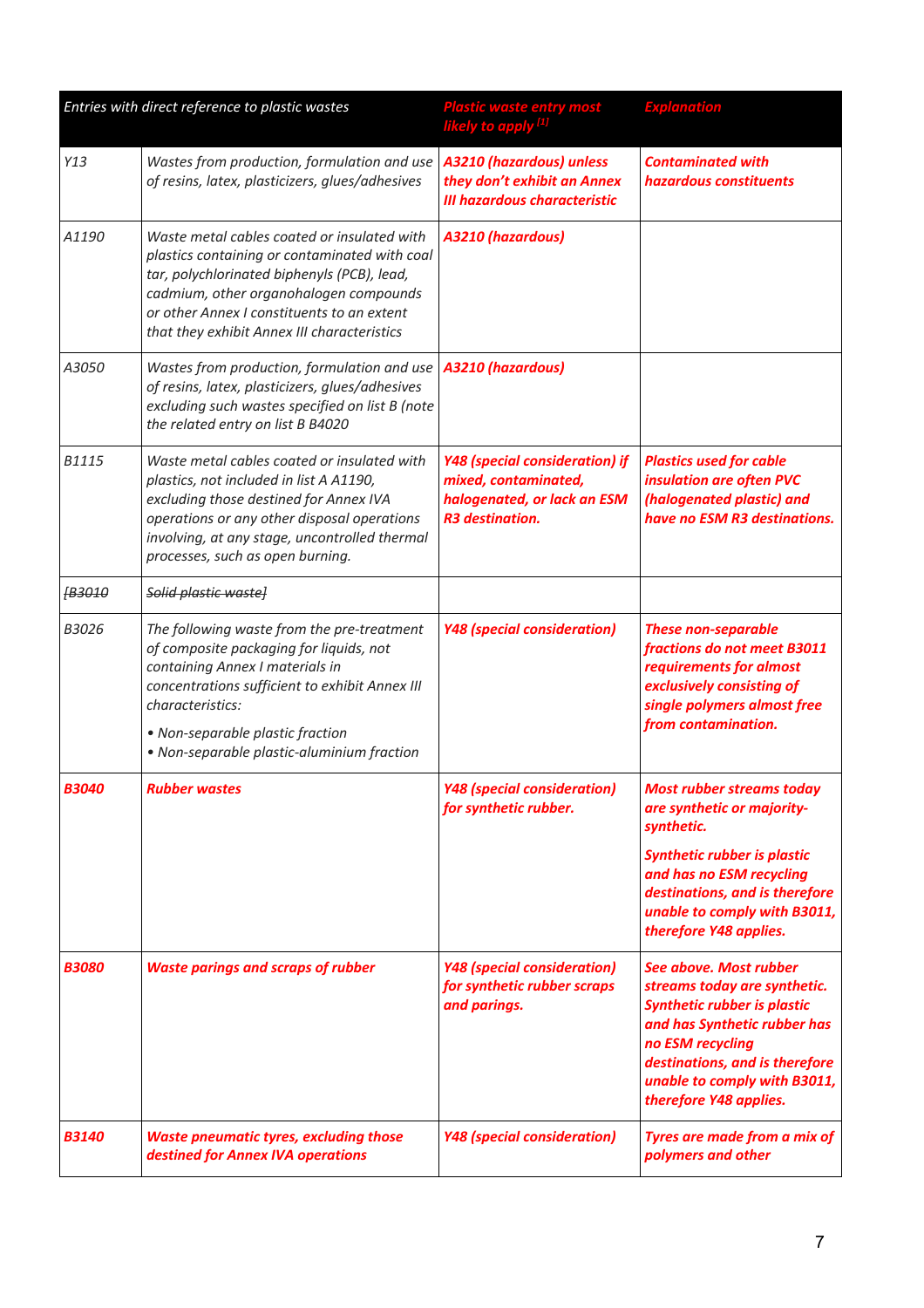|       |                                                                                                                                                                                                                                                                                                                                                                                                |                                                                                                       | materials, and therefore do<br>not meet B3011 requirements<br>"almost free from<br>contamination" and<br>consisting "almost exclusively<br>of" a single, non-halogenated<br>polymer - therefore Y48<br>applies. |
|-------|------------------------------------------------------------------------------------------------------------------------------------------------------------------------------------------------------------------------------------------------------------------------------------------------------------------------------------------------------------------------------------------------|-------------------------------------------------------------------------------------------------------|-----------------------------------------------------------------------------------------------------------------------------------------------------------------------------------------------------------------|
| B4020 | Wastes from production, formulation and use<br>of resins, latex,<br>plasticizers, glues/adhesives, not listed on list<br>A, free of solvents and other contaminants to<br>an extent that they do not exhibit Annex III<br>characteristics, e.g., water-based, or glues<br>based on casein starch, dextrin, cellulose<br>ethers, polyvinyl alcohols (note the related<br>entry on list A A3050) | <b>Y48 (special consideration)</b>                                                                    | These wastes are likely to be<br>mixed and contaminated and<br>in any case are likely to have<br>no ESM R3 destinations, so<br>they cannot meet B3011<br>requirements and therefore<br>Y48 applies.             |
|       | Other entries relevant to plastic waste                                                                                                                                                                                                                                                                                                                                                        |                                                                                                       |                                                                                                                                                                                                                 |
| Y1    | Clinical wastes from medical care in<br>hospitals, medical centres and clinics                                                                                                                                                                                                                                                                                                                 | A3210 (hazardous) unless<br>they don't exhibit an Annex<br><b>III hazardous characteristic</b>        | <b>Mixed and highly likely to be</b><br>contaminated with<br>hazardous constituents                                                                                                                             |
| Y3    | Waste pharmaceuticals, drugs and medicines                                                                                                                                                                                                                                                                                                                                                     | A3210 (hazardous) unless<br>they don't exhibit an Annex<br><b>III hazardous characteristic</b>        | <b>Mixed and highly likely to be</b><br>contaminated with<br>hazardous constituents                                                                                                                             |
| Y10   | Waste substances and articles containing or<br>contaminated with polychlorinated biphenyls<br>(PCBs and/or polychlorinated terphenyls<br>(PCTs) and/or polybrominated biphenyls<br>(PBBs)                                                                                                                                                                                                      | A3210 (hazardous) unless<br>they don't exhibit an Annex<br><b>III hazardous characteristic</b>        | <b>Contaminated with</b><br>hazardous constituents                                                                                                                                                              |
| Y12   | Wastes from production, formulation and use<br>of inks, dyes, pigments, paints, lacquers,<br>varnish                                                                                                                                                                                                                                                                                           | A3210 (hazardous) unless<br>they don't exhibit an Annex<br><b>III hazardous characteristic</b>        | <b>Contaminated with</b><br>hazardous constituents                                                                                                                                                              |
| Y24   | Arsenic; arsenic compounds                                                                                                                                                                                                                                                                                                                                                                     | <b>A3210 (hazardous) unless</b><br>they don't exhibit an Annex<br><b>III hazardous characteristic</b> | <b>Contaminated with</b><br>hazardous constituents,<br>including in the form of<br>plastic additives                                                                                                            |
| Y26   | Cadmium; cadmium compounds                                                                                                                                                                                                                                                                                                                                                                     | A3210 (hazardous) unless<br>they don't exhibit an Annex<br><b>III hazardous characteristic</b>        | <b>Contaminated with</b><br>hazardous constituents,<br>including in the form of<br>plastic additives                                                                                                            |
| Y27   | Antimony, antimony compounds                                                                                                                                                                                                                                                                                                                                                                   | A3210 (hazardous) unless<br>they don't exhibit an Annex<br><b>III hazardous characteristic</b>        | <b>Contaminated with</b><br>hazardous constituents,<br>including in the form of<br>plastic additives                                                                                                            |
| Y29   | Mercury; mercury compounds                                                                                                                                                                                                                                                                                                                                                                     | A3210 (hazardous) unless<br>they don't exhibit an Annex                                               | <b>Contaminated with</b><br>hazardous constituents,                                                                                                                                                             |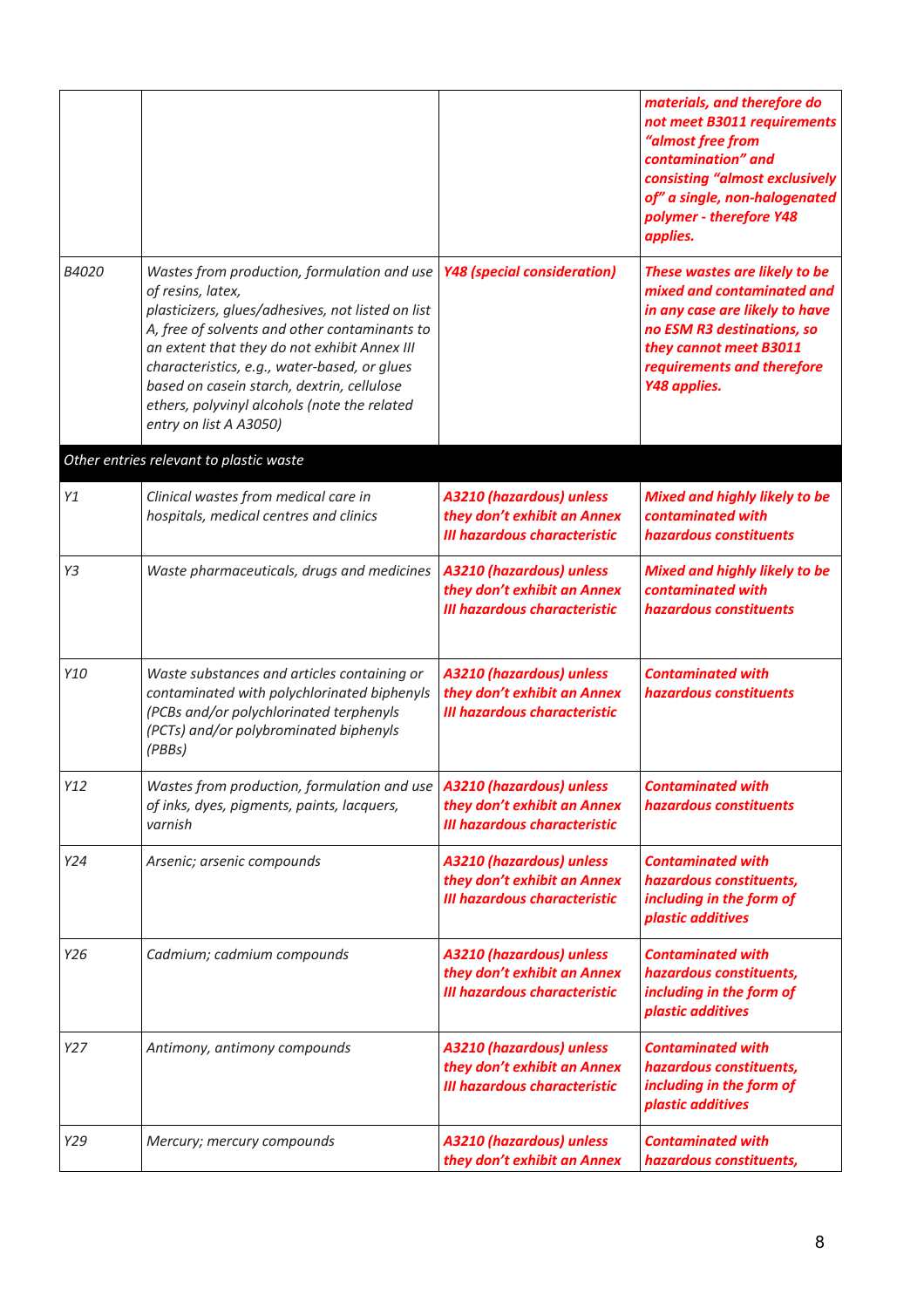|       |                                                                                                                                                                                                                                                                                                                                  | <b>III hazardous characteristic</b>                                                                   | including in the form of<br>plastic additives.                                                                                                                                                                                                                                                                                                                                                                                        |
|-------|----------------------------------------------------------------------------------------------------------------------------------------------------------------------------------------------------------------------------------------------------------------------------------------------------------------------------------|-------------------------------------------------------------------------------------------------------|---------------------------------------------------------------------------------------------------------------------------------------------------------------------------------------------------------------------------------------------------------------------------------------------------------------------------------------------------------------------------------------------------------------------------------------|
| Y31   | Lead; lead compounds                                                                                                                                                                                                                                                                                                             | <b>A3210 (hazardous) unless</b><br>they don't exhibit an Annex<br><b>III hazardous characteristic</b> | <b>Contaminated with</b><br>hazardous constituents,<br>including in the form of<br>plastic additives                                                                                                                                                                                                                                                                                                                                  |
| Y41   | Organic solvents                                                                                                                                                                                                                                                                                                                 | <b>A3210 (hazardous) unless</b><br>they don't exhibit an Annex<br><b>III hazardous characteristic</b> | <b>Organic solvents in plastic</b><br>waste streams are<br>contaminants                                                                                                                                                                                                                                                                                                                                                               |
| Y42   | Halogenated organic solvents                                                                                                                                                                                                                                                                                                     | <b>A3210 (hazardous) unless</b><br>they don't exhibit an Annex<br><b>III hazardous characteristic</b> | <b>Halogenated organic solvents</b><br>in plastic waste streams are<br><b>contaminants</b>                                                                                                                                                                                                                                                                                                                                            |
| Y45   | Organohalogen compounds other than<br>substances referred to in this Annex (e.g.,<br>Y39, Y41, Y42, Y43, Y44)                                                                                                                                                                                                                    | <b>A3210 (hazardous) unless</b><br>they don't exhibit an Annex<br><b>III hazardous characteristic</b> | <b>Organohalogen compounds</b><br>in plastic waste streams can<br>be contaminants, including<br>halogenated additives, or<br>halogenated polymers                                                                                                                                                                                                                                                                                     |
| Y46   | Wastes collected from households                                                                                                                                                                                                                                                                                                 | <b>Y48 (special consideration)</b>                                                                    | <b>Plastic wastes separated</b><br>from mixed household wastes<br>and not separated at source<br>are unlikely to meet B3011<br>criteria "almost free from<br>contamination" and<br>consisting "almost exclusively<br>of" a single, non-halogenated<br>polymer - therefore Y48<br>applies. Y46 is also the entry<br>covering refuse-derived fuel<br>(RDF), which often has a<br>significant mixed and<br>contaminated plastic fraction |
| A1160 | Waste lead-acid batteries, whole or crushed                                                                                                                                                                                                                                                                                      | <b>A3210 (hazardous)</b>                                                                              | The battery housings will be<br>contaminated with lead and<br>acid residue, motor oil. Even<br>if plastic housings are<br>separated they are likely to<br>be hazardous                                                                                                                                                                                                                                                                |
| A1170 | Unsorted waste batteries excluding mixtures<br>of only list B batteries. Waste batteries not<br>specified on list B containing Annex I<br>constituents to an extent to render them<br>hazardous                                                                                                                                  | A3210 (hazardous) if<br>predominantly plastic                                                         | <b>Contaminated with</b><br>hazardous constituents                                                                                                                                                                                                                                                                                                                                                                                    |
| A1180 | Waste electrical and electronic assemblies or<br>scrap containing components such as<br>accumulators and other batteries included on<br>list A, mercury-switches, glass from cathode-<br>ray tubes and other activated glass and PCB-<br>capacitors, or contaminated with Annex I<br>constituents (e.g., cadmium, mercury, lead, | A3210 (hazardous), if<br>predominantly plastic                                                        | <b>Contaminated with</b><br>hazardous constituents                                                                                                                                                                                                                                                                                                                                                                                    |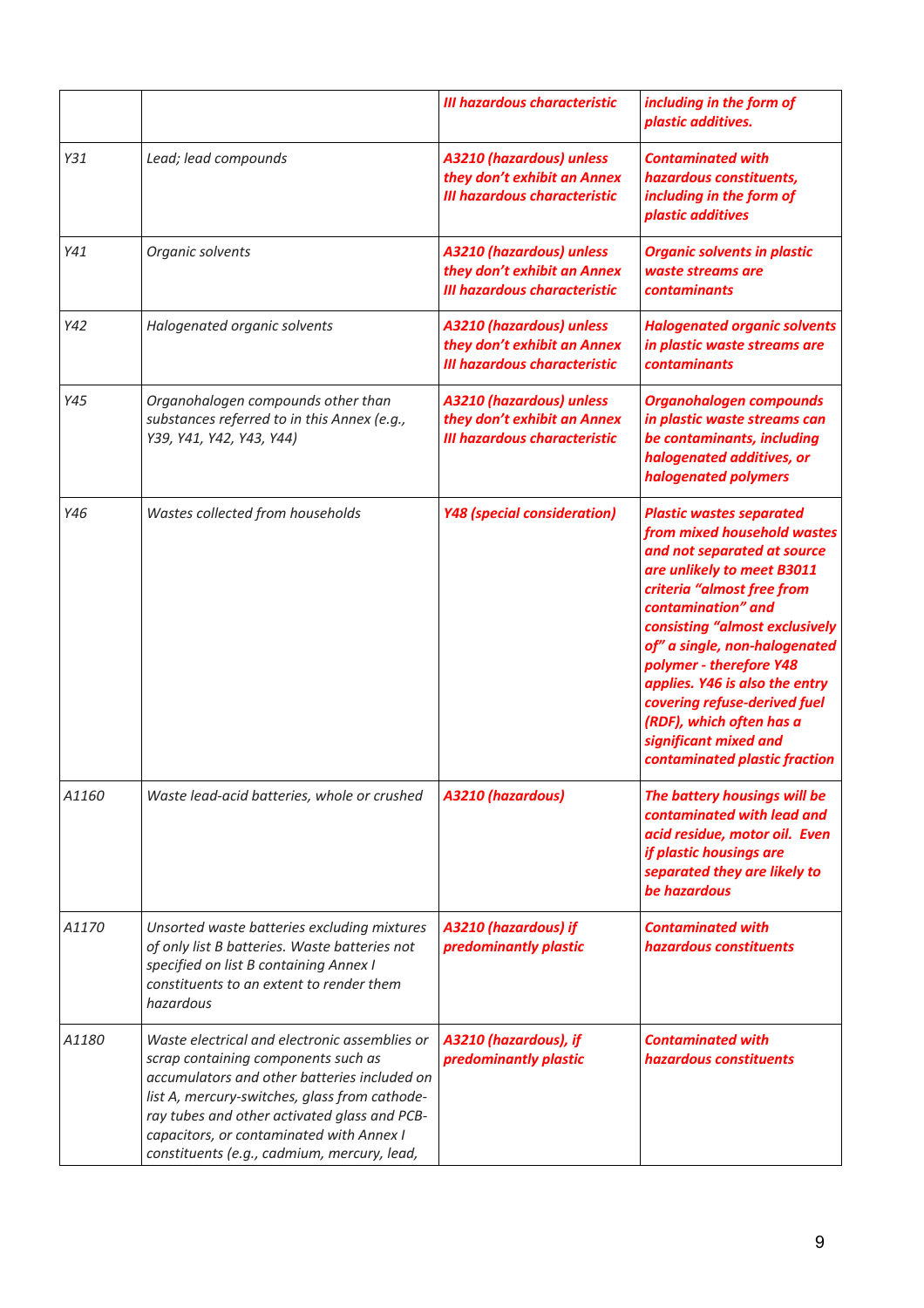|              | polychlorinated biphenyl) to an extent that<br>they possess any of the characteristics<br>contained in Annex III (note the related entry<br>on list B B1110)19                                                                                                                                                                                    |                                                                                                 |                                                       |
|--------------|---------------------------------------------------------------------------------------------------------------------------------------------------------------------------------------------------------------------------------------------------------------------------------------------------------------------------------------------------|-------------------------------------------------------------------------------------------------|-------------------------------------------------------|
| A3120        | Fluff - light fraction from shredding                                                                                                                                                                                                                                                                                                             | A3210 (hazardous), even if<br>predominately plastic                                             | <b>Contaminated with</b><br>hazardous constituents.   |
| A3140        | Waste non-halogenated organic solvents but<br>excluding such wastes specified on list B                                                                                                                                                                                                                                                           | A3210 (hazardous), even if<br>predominately plastic                                             | <b>Contaminated with</b><br>hazardous constituents    |
| A3150        | Waste halogenated organic solvents                                                                                                                                                                                                                                                                                                                | A3210 (hazardous), even if<br>predominately plastic                                             | <b>Contaminated with</b><br>hazardous constituents    |
| A3180        | Wastes, substances and articles containing,<br>consisting of or contaminated with<br>polychlorinated biphenyl (PCB)<br>polychlorinated terphenyl (PCT),<br>polychlorinated naphthalene (PCN) or<br>polybrominated biphenyl (PBB), or any other<br>polybrominated analogues of these<br>compounds, at a concentration level of 50<br>mg/kg or more | A3210 (hazardous), even if<br>predominately plastic                                             | <b>Contaminated with</b><br>hazardous constituents    |
| A4020        | Clinical and related wastes; that is wastes<br>arising from medical, nursing, dental,<br>veterinary, or similar practices, and wastes<br>generated in hospitals or other facilities<br>during the investigation or treatment of<br>patients, or research projects                                                                                 | A3210 (hazardous) even if<br>predominately plastic                                              | <b>Contaminated with toxic</b><br>compounds/elements. |
| A4070        | Wastes from the production, formulation and<br>use of inks, dyes, pigments, paints, lacquers,<br>varnish excluding any such waste specified on<br>list B (note the related entry on list B B4010)                                                                                                                                                 | A3210 (hazardous) even if<br>predominately plastic                                              | <b>Contaminated with toxic</b><br>compounds/elements. |
| A4110        | Wastes that contain, consist of or are<br>contaminated with any of the following:<br>• Any congenor of polychlorinated dibenzo-<br>furan<br>• Any congenor of polychlorinated dibenzo-p-<br>dioxin                                                                                                                                                | A3210 (hazardous) even if<br>predominately plastic or<br>derived from the burning of<br>plastic | <b>Contaminated with</b><br>hazardous constituents    |
| A4130        | Waste packages and containers containing<br>Annex I substances in concentrations<br>sufficient to exhibit Annex III hazard<br>characteristics                                                                                                                                                                                                     | A3210 (hazardous) even if<br>predominately plastic                                              | <b>Contaminated with</b><br>hazardous constituents    |
| B1090        | Waste batteries conforming to a<br>specification, excluding those made with<br>lead, cadmium or mercury                                                                                                                                                                                                                                           | <b>Y48 (special consideration) if</b><br>containing plastics                                    | <b>Inevitably mixed or</b><br>contaminated.           |
| <b>B1110</b> | Electrical and electronic assemblies:<br>• Electronic assemblies consisting only of<br>metals or alloys                                                                                                                                                                                                                                           | <b>Y48 (special consideration) if</b><br>containing plastics                                    | <b>Inevitably mixed or</b><br>contaminated.           |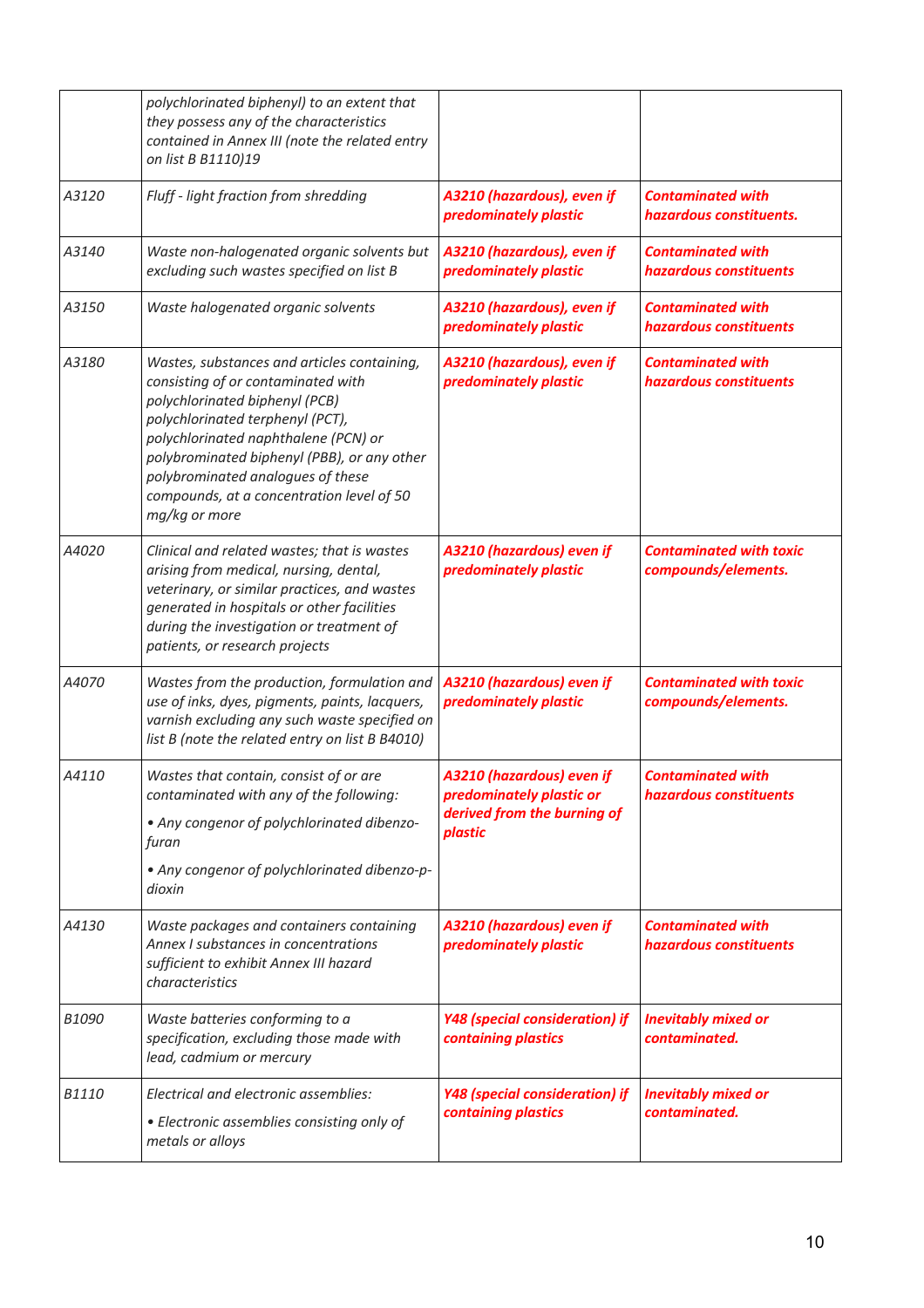|              | • Waste electrical and electronic assemblies<br>or scrap (including printed circuit boards) not<br>containing components such as accumulators<br>and other batteries included on list A,<br>mercury switches, glass from cathode-ray<br>tubes and other activated glass and PCB-<br>capacitors, or not contaminated with Annex I<br>constituents (e.g., cadmium, mercury, lead,<br>polychlorinated biphenyl) or from which<br>these have been removed, to an extent that<br>they do not possess any of the characteristics<br>contained in Annex III (note the related entry<br>on list A A1180)<br>• Electrical and electronic assemblies<br>(including printed circuit boards, electronic<br>components and wires) destined for direct<br>reuse, and not for recycling or final disposal |                                                                                                                                                                                                                                                                                                                                                                                                                                                   |                                                                                                                                                                                           |
|--------------|--------------------------------------------------------------------------------------------------------------------------------------------------------------------------------------------------------------------------------------------------------------------------------------------------------------------------------------------------------------------------------------------------------------------------------------------------------------------------------------------------------------------------------------------------------------------------------------------------------------------------------------------------------------------------------------------------------------------------------------------------------------------------------------------|---------------------------------------------------------------------------------------------------------------------------------------------------------------------------------------------------------------------------------------------------------------------------------------------------------------------------------------------------------------------------------------------------------------------------------------------------|-------------------------------------------------------------------------------------------------------------------------------------------------------------------------------------------|
| B1250        | Waste end-of-life motor vehicles, containing<br>neither liquids nor other hazardous<br>components                                                                                                                                                                                                                                                                                                                                                                                                                                                                                                                                                                                                                                                                                          | <b>Y48 (special consideration) if</b><br>containing plastics                                                                                                                                                                                                                                                                                                                                                                                      | <b>Inevitably contaminated and</b><br>likely mixedv                                                                                                                                       |
| <b>B3020</b> | Paper, paperboard and paper product<br>wastes                                                                                                                                                                                                                                                                                                                                                                                                                                                                                                                                                                                                                                                                                                                                              | Y48 (special consideration) if<br>containing plastics                                                                                                                                                                                                                                                                                                                                                                                             | <b>Paper waste shipments have</b><br>been shown to include up to<br>30% contamination with Y48<br>mixed plastic wastes (Petrlik<br>et al. 2019).                                          |
| <b>B3030</b> | Textile wastes                                                                                                                                                                                                                                                                                                                                                                                                                                                                                                                                                                                                                                                                                                                                                                             | Y48 (special consideration) if<br>the textiles contain plastics<br>(e.g. nylon, polyester,<br>elastane).<br><b>Note: Many textiles are</b><br>treated or contaminated with<br>PFAS, or contain PVC, both<br>Y45 hazardous constituents<br>(organolahogens). Shipments<br>containing such textiles<br>should not be listed under<br><b>B3030 but assumed to be</b><br>A3210 hazardous, unless they<br>don't display a hazardous<br>characteristic. | <b>Textiles themselves are often</b><br>mixtures of plastics and<br>natural fibers. As such they<br>are not pure polymers so the<br><b>likelihood of these being Y48</b><br>is very high. |
| B3035        | Waste textile floor coverings, carpets                                                                                                                                                                                                                                                                                                                                                                                                                                                                                                                                                                                                                                                                                                                                                     | <b>Y48 (special consideration) if</b><br>containing plastics (e.g.<br>nylon, polyester,<br>polypropylene, polyethylene).<br><b>Note: Many textile floor</b><br>coverings and carpets are<br>treated or contaminated with<br>PFAS, or contain PVC (vinyl),<br>both Y45 hazardous<br>constituents<br>(organolahogens). Shipments                                                                                                                    | <b>Most likely mixed or</b><br>contaminated, likely to<br>include PFAS-treated textiles.                                                                                                  |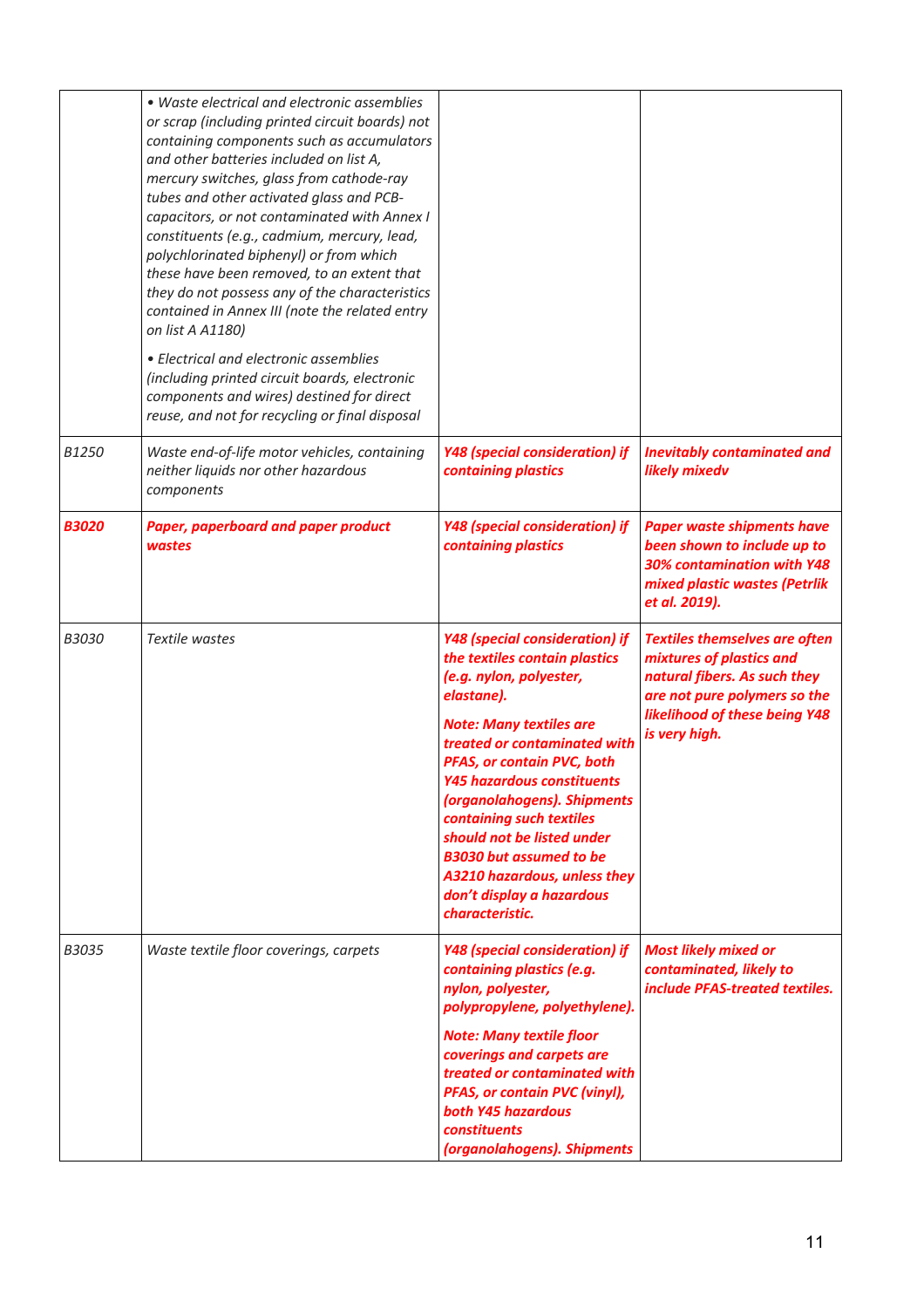|              |                                                                                                                                                                                                                                            | containing such textiles<br>should not be listed under<br><b>B3035 but assumed to be</b><br>A3210 hazardous, unless they<br>don't display a hazardous<br>characteristic. |                                                                                                                                                                                                                                                                                                             |
|--------------|--------------------------------------------------------------------------------------------------------------------------------------------------------------------------------------------------------------------------------------------|--------------------------------------------------------------------------------------------------------------------------------------------------------------------------|-------------------------------------------------------------------------------------------------------------------------------------------------------------------------------------------------------------------------------------------------------------------------------------------------------------|
| <b>B3140</b> | Waste pneumatic tyres, excluding those<br>destined for Annex IVA operations]                                                                                                                                                               |                                                                                                                                                                          |                                                                                                                                                                                                                                                                                                             |
| B4010        | Wastes consisting mainly of water-<br>based/latex paints, inks and hardened<br>varnishes not containing organic solvents,<br>heavy metals or biocides to an extent to<br>render them hazardous (note the related<br>entry on list A A4070) | <b>Y48 (special consideration)</b>                                                                                                                                       | These wastes are likely to be<br>mixed and contaminated.<br><b>Further, they have no ESM R3</b><br>destinations, so they cannot<br>meet B3011 requirements<br>and therefore Y48 applies.                                                                                                                    |
| B4030        | Used single-use cameras, with batteries not<br>included on list A                                                                                                                                                                          | <b>Y48 (special consideration)</b>                                                                                                                                       | Single-use cameras are made<br>from a mix of plastic<br>polymers and additives and<br>other materials, and<br>therefore do not meet B3011<br>requirements "almost free<br>from contamination" and<br>consisting "almost exclusively<br>of" a single, non-halogenated<br>polymer - therefore Y48<br>applies. |

*38 ter. According to Article 1 paragraph 1(a) of the Convention, plastic waste that matches any Annex I entry is to be considered hazardous waste, unless it does not possess any of the hazardous characteristics contained in Annex III. Therefore, hazardousness is assumed, and has to be disproven, rather than the reverse (see also paragraph 101).*

*[1] Plastic waste entry most likely to apply to this waste stream due to significant plastic fraction within the waste stream, or because this constituent can be found as an additive or contaminant in plastic wastes.* 

#### Explanation and evidence:

New column: Plastic waste entry most likely to apply

One of the main objectives for these TGs is to help Member States correctly identify plastic wastes in relation to the plastic waste amendments, in order to comply adequately with their new obligations under the Convention. This requires not only highlighting which existing Basel listings may be relevant - but indicating which is the likely corresponding plastic entry. It is also essential for the guidelines to clearly state that where plastic wastes were previously listed only on a B entry in Annex IX now fall under Y48, the stronger controls associated with Annex II prevail. Arguments justifying the likely listings are included in a fourth column.

#### Paper waste

Paper waste shipments can include up to 30% of mixed plastic waste that is not recyclable in practice, and ends up being burnt (Sochat & Lavigne 2022, Petrlik et al. 2019). A court case is currently underway in Brazil concerning mixed plastic waste including used diapers and PPE illegally shipped from the USA in paper waste shipments (Dalla Stella et al. 2022). In addition, paper waste streams can include high amounts of plastic waste due to the inclusion of plastic-paper laminates such as Tetrapack-style packaging. For these reasons, it is useful to highlight the relevance of entry B3020, including to alert Member States and their customs and enforcement agencies to check paper waste shipments for contamination with plastic wastes.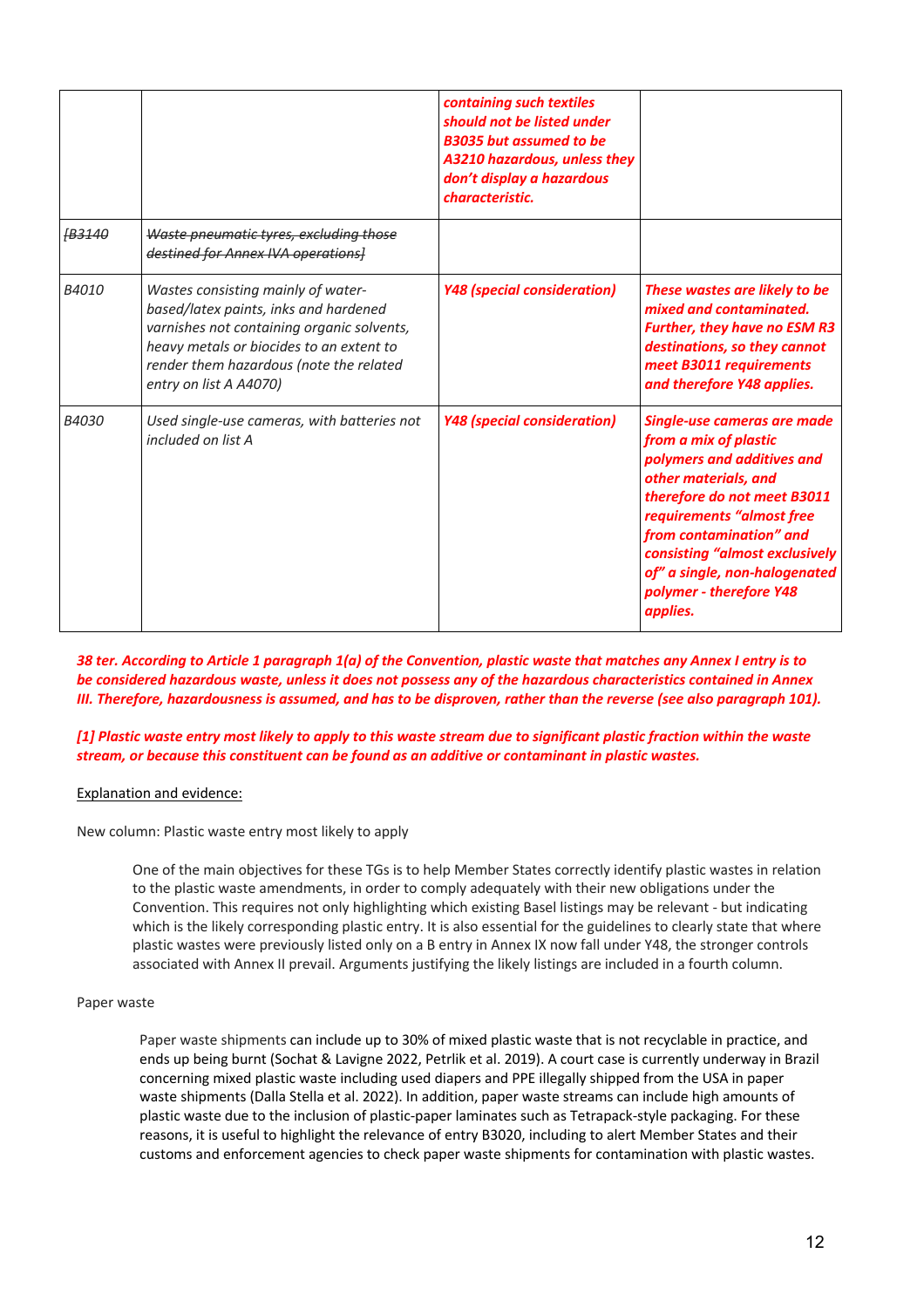#### Rubber and tyre waste

Much of the rubber currently used in the global economy is synthetic rubber, which covers a wide range of synthetic polymers made from fossil fuels. Synthetic rubber is among the top sources of microplastic pollution. Failing to address it under provisions controlling plastic waste would greatly diminish the Basel Convention's relevance and legitimacy among other global efforts to address plastic pollution. For these reasons, it is important to include entries B3040, B3080 and B3140, to ensure that Member States address microplastic pollution, including pollution arising from elastomer (rubber) plastic wastes.

#### Refuse-derived fuel

The guidelines should also clarify that RDF shipments, which contain a significant fraction of mixed postconsumer plastic waste, must be controlled under Annex II, as Y48, or otherwise as Y46 household waste, or as hazardous waste if they contain Annex I constituents and display Annex III characteristics (Bremmer 2022).

#### References:

- Bremmer, J. (2022) *Australian Refuse-Derived Fuel: Fuel product or plastic waste export in disguise?*, IPEN and National Toxics Network
- Dalla Stella, M., Berg Utzon, M., Wall, S., Segnini, G. (2022) *Fabricante de papel trouxe ilegalmente lixo dos EUA para Brasil, diz Ibama,* Columbia Journalism Investigations and UOL
- Petrlik, J., Ismawati, Y., DiGangi, J., Arisandi, P., Bell, L. and Beeler, B. (2019) *Plastic waste flooding Indonesia leads to toxic chemical contamination of the food chain* Arnika, Nexus3 Foundation, IPEN and Ecoton
- Shochat, G., Lavigne, C. (2022) *How Canadian recycling could be fuelling pollution in India: Bales of recyclable paper with high rates of plastic contamination still making their way overseas*, Canadian Broadcasting Corporation

#### **§60-62 (p.25): Guidance on ESM**

#### Suggested changes and explanations:

*60. As presented in paragraph 32 of this document, Article 4 of the Basel Convention contains provisions related to the ESM of hazardous wastes and other wastes. ESM is also the subject of the following declarations:*

#### *(a) [...]*

*(b) The 2011 Cartagena Declaration on the Prevention, Minimization and Recovery of Hazardous Wastes and Other Wastes, which was adopted at the tenth meeting of the Conference of the Parties to the Basel Convention, reaffirms that the Basel Convention is the primary global legal instrument for guiding the ESM of hazardous wastes and other wastes and their disposal, including efforts to prevent and minimize their generation, and efficiently and safely manage that which cannot be avoided.*

#### It is appropriate to emphasize prevention as these guidelines focus on ESM.

*61. The waste management hierarchy which establishes a priority for actions that prevent and avoid waste, is a guiding policy principle for the ESM of waste. The hierarchy includes, in order of preference, and covers prevention, minimization, reuse, recycling, other recovery including energy recovery, and finally, final disposal. In doing so, the hierarchy encourages treatment options that deliver the best overall environmental outcome, taking into account lifecycle thinking[1]. The waste management hierarchy has also been recognised by the Strategic Framework (adopted by decision BC-10/2), the ESM framework (see its paras. 11, 14, 18, 26 and 43) and in the Guidance to assist Parties in developing efficient strategies for achieving the prevention and minimization of the generation of hazardous and other wastes and their disposal (UNEP, 2017d). UNEA-2 resolution 11 on marine plastic litter and microplastics also called on countries to establish and implement necessary policies, regulatory frameworks and measures consistent with the waste hierarchy.[2] The waste hierarchy was also defined and described in UNEP's Global Waste Management Outlook (UNEP, 2015b).*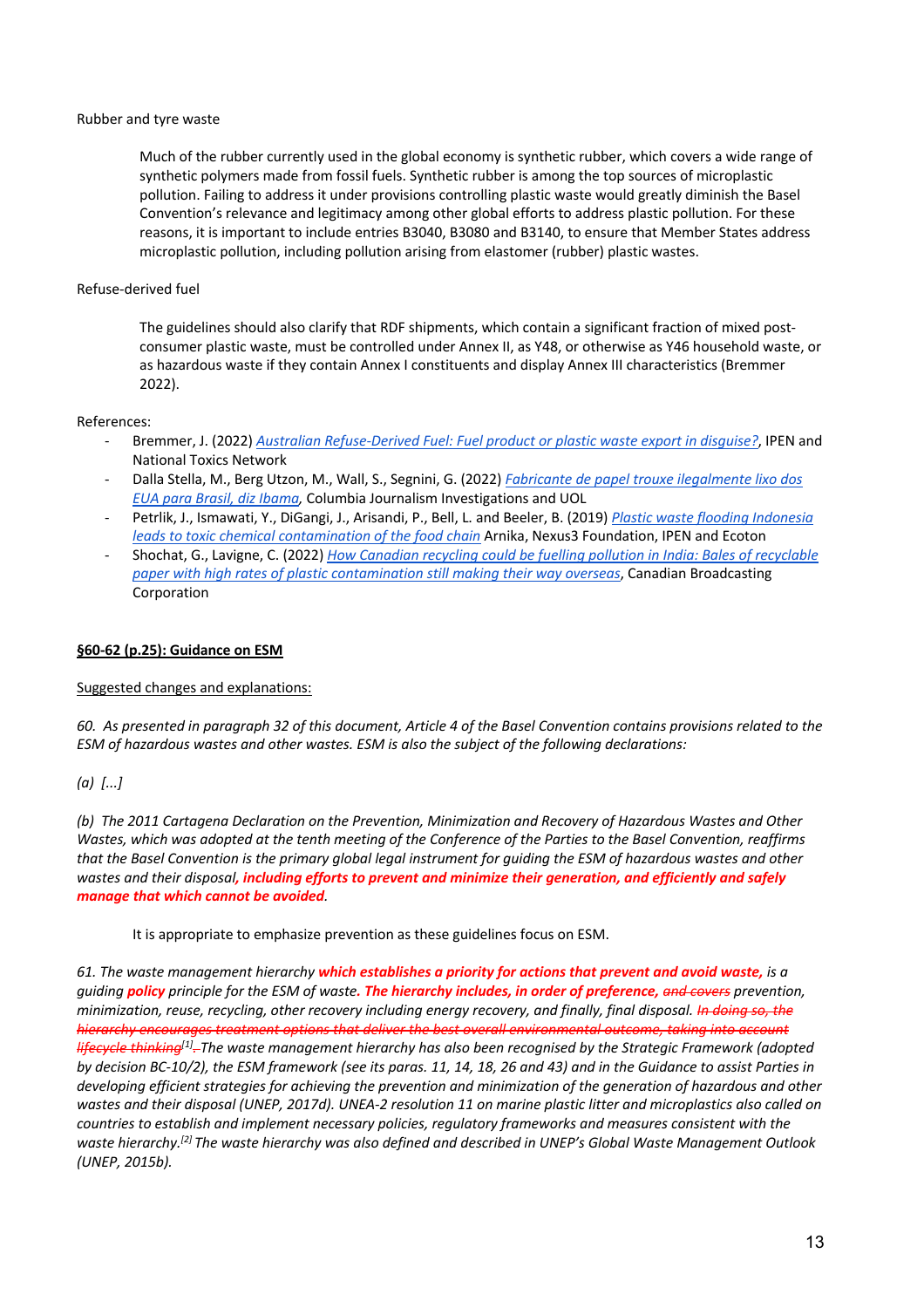This paragraph as drafted is not a correct description of the waste management hierarchy as it does not really describe how a hierarchy works (ie. emphasis on priority and order of preference). Life cycle thinking is actually distinct from the hierarchy but is important, and is better addressed in the following paragraph (see suggestions below).

*62. Parties should consider a systemic life-cycle approach to harmonizing and developing policy frameworks related to plastic products before they become wastes. Such an approach may address the need for such products, their lifespan before becoming wastes, and whether or not their function can be substituted with alternative materials which are more inherently circular or reusable. This kind of life-cycle approach examines the root causes of the problem and takes a longer-term perspective that considers the long-lasting consequences of introducing plastic in the environment, and its eventual fate, including in the marine environment.* 

#### **§73-74 (p. 25-26): End of waste criteria**

#### Suggested changes:

*73. The Convention does not clarify when a waste ceases to be a waste. However, some countries have adopted in their national legislation End of waste criteria that can determine the point at which a material need no longer be classified as waste. In some cases, end-of-waste criteria in national legislation breach the Basel Convention (European Commission 2020). The Glossary of Terms of the Basel Convention provides explanatory notes in this regard (UNEP, 2016b). Possibilities for waste to cease to be waste referenced in the Glossary of terms include when: (i) It has been prepared for reuse: (ii) It has undergone a recycling operation and that operation is completed (iii) It has otherwise gained end-of-waste status as a result of a recovery operation For example, it could be after the waste has undergone a recovery (including recycling) operation and complies with specific criteria to be developed in accordance with the following conditions: (a) The substance or object is commonly used for specific purposes; (b) A market or demand exists for such a substance or object; (c) The substance or object fulfills the technical requirements for the specific purposes and meets the existing* 

*legislation and standards applicable to products;*

*(d) The use of the substance or object will not lead to overall adverse environmental or human health impacts.*

*74. In order to be consistent with ESM, end-of-waste criteria must not lead to adverse outcomes for the environment or human health. A specific challenge for end-of-waste criteria for plastic wastes is the presence of toxic chemicals in recycled plastic pellets, including brominated flame-retardants, bisphenol A and benzotriazole UV stabilizers (Brosché et al. 2021). The same challenge applies to plastic waste pyrolysis oil (Rollinson & Oladejo 2020; Kusenberg et al. 2022).*

*One of the used points in the reprocessing system at which recycled plastics become eligible for passing end-of-waste criteria, is the thermal melt compounding stage used to make homogenous resin pellets that closely resemble virgin plastic compounds. However, there are many cases where high-purity, washed flakes or chips of a single-polymer type can also be directly incorporated into new plastic products during the manufacturing conversion stages, avoiding the need for energy intensive extrusion melt compounding to create a pellet format (e.g., PET drink-bottle flakes being directly extruded and thermoformed to make PET packaging trays). [An example for end-of-waste criteria is the nonpackaging plastics framework in England (English Environment Agency, 2016).]*

#### Explanations and evidence:

As noted in the Basel Convention Glossary of Terms, the Convention does not clarify when a waste ceases to be a waste. It is important to remind readers of this in these paragraphs on end-of-waste criteria, since they depart significantly from the Convention, and can create dangerous loopholes that allow materials to fall outside of the Convention's control procedures, causing harm to the environment and public health, and to the authority of the Basel Convention.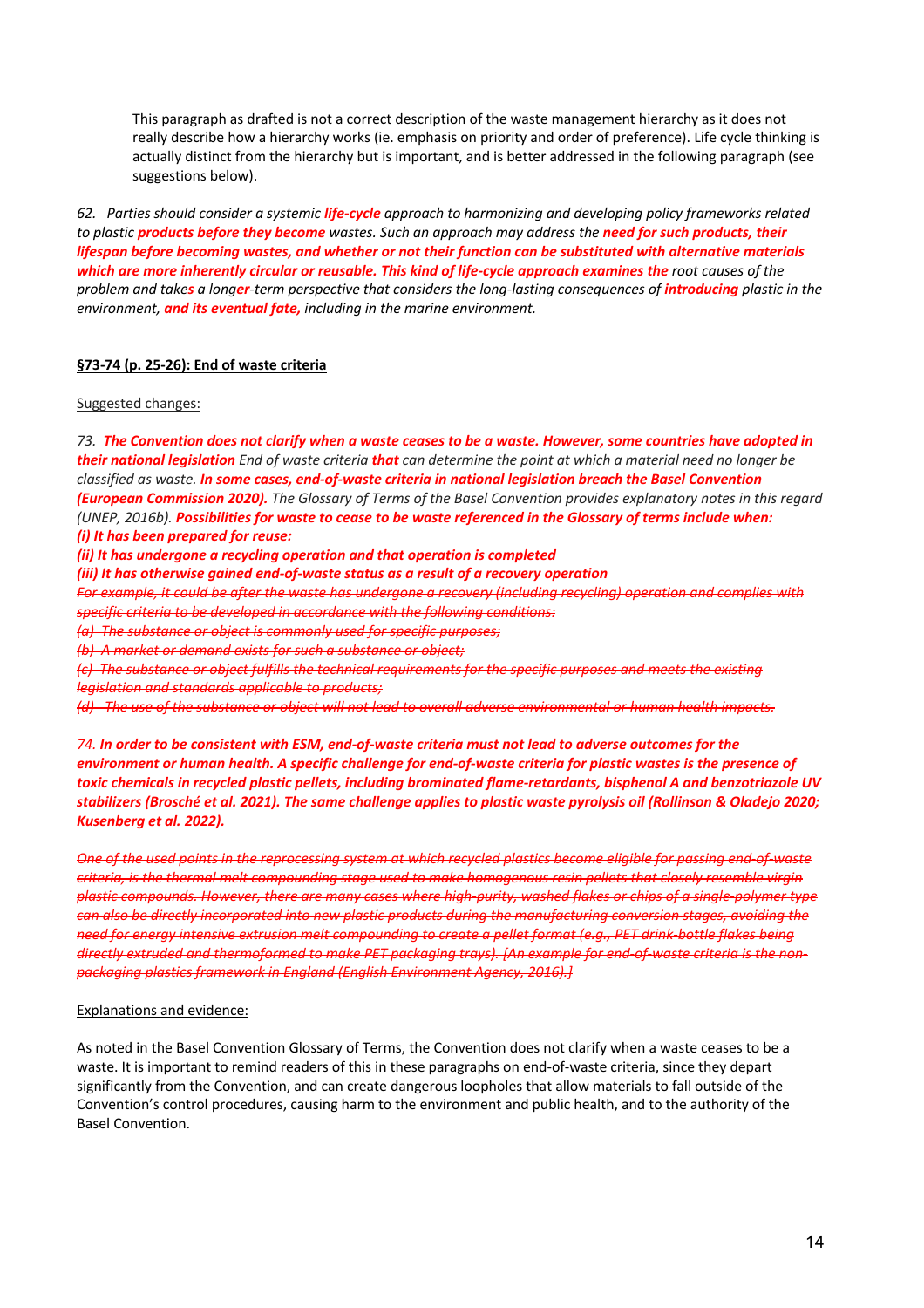The current text includes language on end-of-waste criteria that departs from the Glossary of Notes and devoid of supporting references. This text is not part of the glossary even though this is implied. We recommend that this section be cleaned up to not presume ideas which are not part of the current adopted glossary on the subject.

The draft completely omits the fact that many existing end-of-waste laws at the national level among Parties to the Basel Convention directly breach the Convention by reclassifying controlled wastes as products (e.g. incineration ash), facilitating harm to human health and the environment, as well as environmental injustice at the global scale. This issue has been documented and recognized by the European Commission (European Commission 2020).

In fact, the EU has also not been able to adopt end-of-waste criteria for recycled plastics to date, as recycled plastics often fail to meet quality and chemical safety requirements for new plastic products. Paragraph 74 omits this reality and alleges, without basis, that recycled plastics "become eligible for passing end-of-waste criteria" from the moment that recycled pellets are made.

Furthermore, the draft fails to mention that the challenges with plastic wastes have prevented the adoption of end of waste criteria for plastics in the EU, as opposed to other waste streams that allow for toxic-free and closed-loop recycling, and where end of waste criteria are therefore more appropriate. In this sense, this section completely disregards how end of waste criteria impact ESM and outcomes for the environment and human health.

The presence of toxic chemicals in plastic pellets and recycled plastics has been abundantly documented by IPEN (Brosché et al. 2021). The same challenge has been documented for plastic waste pyrolysis oils (Rollinson & Oladejo 2020; Kusenberg et al. 2022), despite attempts by industry players to get end-of-waste criteria for pyrolysis oil in EU countries (European Commission 2020).

#### References:

- European Commission (2020) Study To Assess Member States (Ms) Practices On By-Product (Bp) And End-Of Waste (Eow)
- Brosché, S., Strakova, J., Bell, L. and Karlsson, T. (2021) Widespread chemical contamination of recycled plastic pellets globally. International Pollutants Elimination Network (IPEN)
- Rollinson, A.N., Oladejo, J.M. (2020) Chemical Recycling: Status, sustainability and environmental impacts, Global Alliance for Incinerator Alternatives, DOI: 10.46556/ONLS4535
- Kusenberg, M., Eschenbacher, A., Djokic, M.R., Zayoud, A., Rageart, K., De Meester, S., Van Geem, K.M. (2022). Opportunities and challenges for the application of post-consumer plastic waste pyrolysis oils as steam cracker feedstocks: To decontaminate or not to decontaminate? Waste Management, 138, pp.83-115.

#### **§80 bis-septies (p. 27-28): "Almost free from contamination", "almost exclusively consisting of"**

#### Suggested changes, explanations and evidence:

*80 bis. In the entries Y48 and B3011 the terms "almost free from contamination and other types of wastes" and "almost exclusively consisting of" appear. The purpose of these terms is to distinguish between entries Y48 and B3011. A pragmatic and clear interpretation of these terms should ensure that plastic wastes or mixtures of plastic wastes, consisting of PE, PP and PET, that are contaminated above a minimal threshold of a lower quality are not classified under entry B3011.*

"Pragmatism" cannot be invoked as grounds for weakening obligations provided for in Basel Convention text.

"Of a lower quality" is language that is even more vague and loose than "Almost free from contamination" and "almost exclusively consisting of". It adds confusion instead of clarity

*80 ter. Consignments of plastic wastes which have been subject to sorting or processing prior to shipment may or may not be contaminated above minimal thresholds, depending on the level of manual segregation at source, among other factors. have fewer negative impacts on the environment during their transport and recycling. Such consignments may be suitable for classification as B3011.*

This statement is factually inaccurate: many countries including the USA fail to produce plastic waste bales with low contamination despite sorting and processing (for example, a 2016 study by California's environmental agency CalRecycle found above 14% contamination in PET plastic bales, above 11% in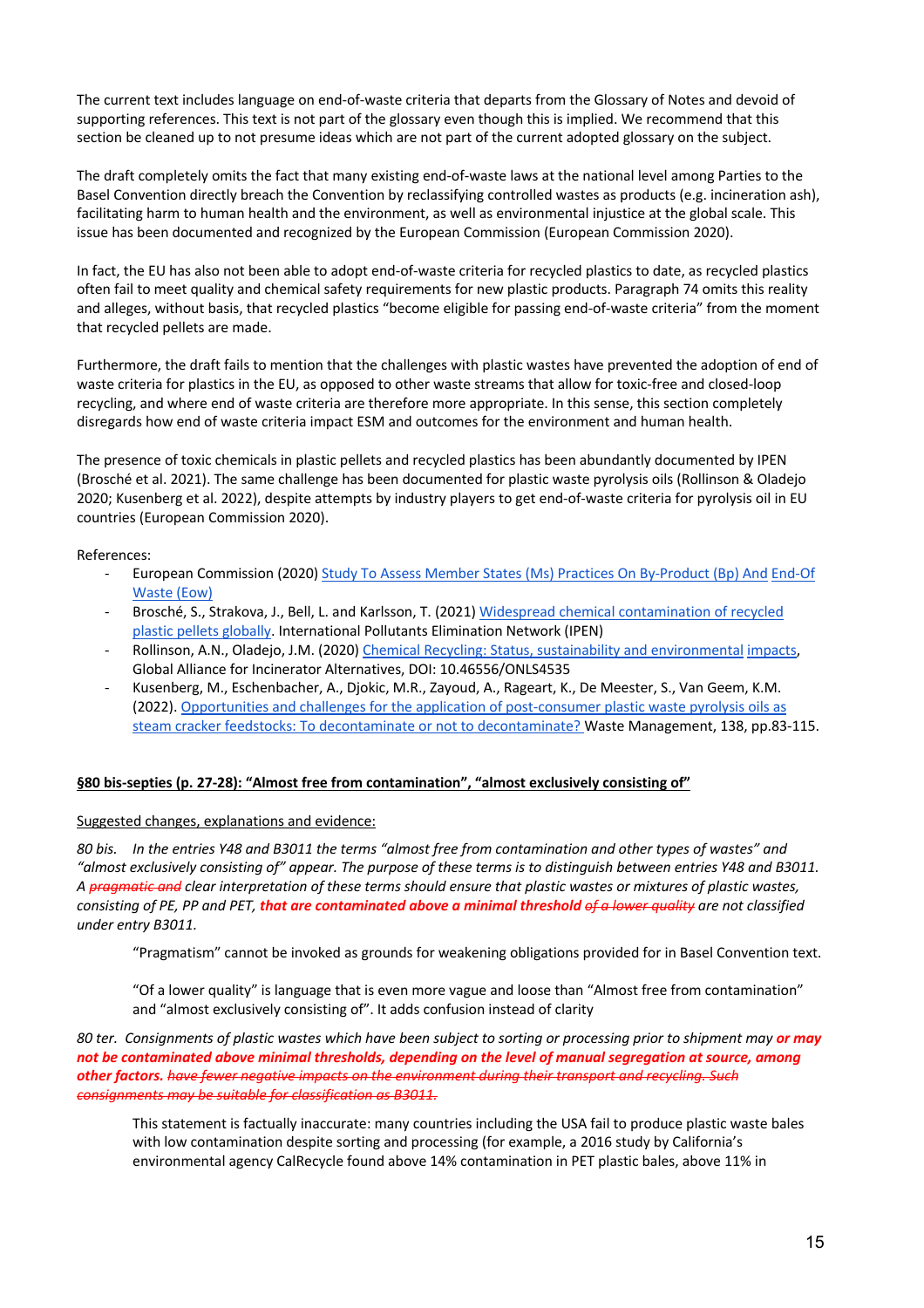coloured HDPE plastic bales, but under 5% for non-coloured HDPE plastic bales). In addition, transport is not the issue that the plastic amendments seek to address, but rather fate in importing countries.

*80 quarter. Conversely, the entry Y48 may be applied to shipments of highly contaminated plastic wastes contaminated above a minimal threshold which may pose a greater risk of negative impacts on the environment and human health. This risk is related to the greater likelihood that Y48 wastes may be subject to mismanagement during transport and recycling, such as the improper disposal or dumping of contaminated plastic wastes or non-target waste materials. As Y48 plastic wastes pose a greater risk of negative impacts on the environment, transboundary movements of waste classified under entry Y48 are subject to the Convention's prior written consent procedure.*

It is unclear on what grounds this text interprets Y48 as only applicable to "highly-contaminated" plastic waste shipments. This amounts to a severe weakening of the plastic amendments. In addition, impacts from plastic waste trade that have triggered the amendments include harm to human health in addition to environmental pollution (Petrlik et al. 2019).

*80 quinquies. When implementing at the domestic level, Parties may interpret the terms "almost free from*  contamination and other types of wastes" and "almost exclusively consisting of" used in entries B3011 and Y48 in *different ways (other approaches to interpreting these terms may exist):*

*(a) Parties may use a quantitative approach is to interpret these terms using quantitative criteria. For example, for the first indent of entry B3011, the content of contamination, other types of wastes or non-halogenated polymers, cured resins or condensation products, or fluorinated polymers other than the principal non-halogenated polymer, cured resin or condensation product, or fluorinated polymer that makes up the bulk of the plastic waste could be specified, that it should, for example, not exceed a total maximum percentage of the weight of the consignment of 0% (Brunei Darussalam, The Asian Network for Prevention of Illegal Transboundary Movement of Hazardous Waste 2020), 0.5% (Government of the Hong Kong Special Administrative Region, 2020), 1% (Turkey) or 2 % (Republic of Indonesia, 2020; European Commission, 2021). Regional guidance following this approach has been issued in "Correspondents' guidelines No 12 on classification of plastic waste" in the European Union (European Commission, 2021);*

It seems arbitrary to only quote the EU's limit percentage when other countries have passed legislation in this regard, including before the EU. Alternative language is provided and ideally, this text can be substituted with a table from the Plastic Waste Partnership working group on this issue. A strict and consistent global contamination limit is the best way forward, following the example of China before its ban, and of Hong Kong currently (0.5%).

*(b) Another approach is to use a combination of both quantitative and qualitative criteria. For example, under current UK case law it has been established that a consignment of non-hazardous wastes destined for recycling may be classified under an entry in Annex IX of the Convention, such as B3011, if the presence of contamination or non-target*  wastes can be considered to be so small as to be minimal. In making this assessment, UK regulators must first consider *the quantity of any contaminants observed during an inspection [more technical information needed]. If contaminants or non-target wastes can be observed throughout the consignment, it is unlikely that the contamination or presence of non-targets wastes could be considered to be so small as to be minimal and therefore the consignment cannot be classified under entry B3011. If the quantity of contamination is considered to be minimal, the UK regulator must then consider the quality and nature of the contamination and non-target wastes present. Having considered all three criteria together (quantity, quality, and nature) it is possible to determine whether the contamination remains so small as to be minimal and suitable for classification as B3011. The Scottish Environment Protection Agency has issued guidance which follows this approach.*

This language needs more detail on the process of "observation" as contaminants can be buried deep inside bales such that superficial visual inspection of container contents is insufficient and extracting and studying samples from deep inside the container at the center of the bales is necessary. If contaminants are visible to the naked eye they are likely above de minimis levels.

*(c) Another approach to the term "almost exclusively consisting of" a single polymer is to consider intentional and non-intentional additives in plastics, especially those additives that interfere with the environmentally-sound recycling of plastic wastes.*

References:

- CalRecycle (2016) Bale Rate Study: Public & Industry Workshop – February 17, 2016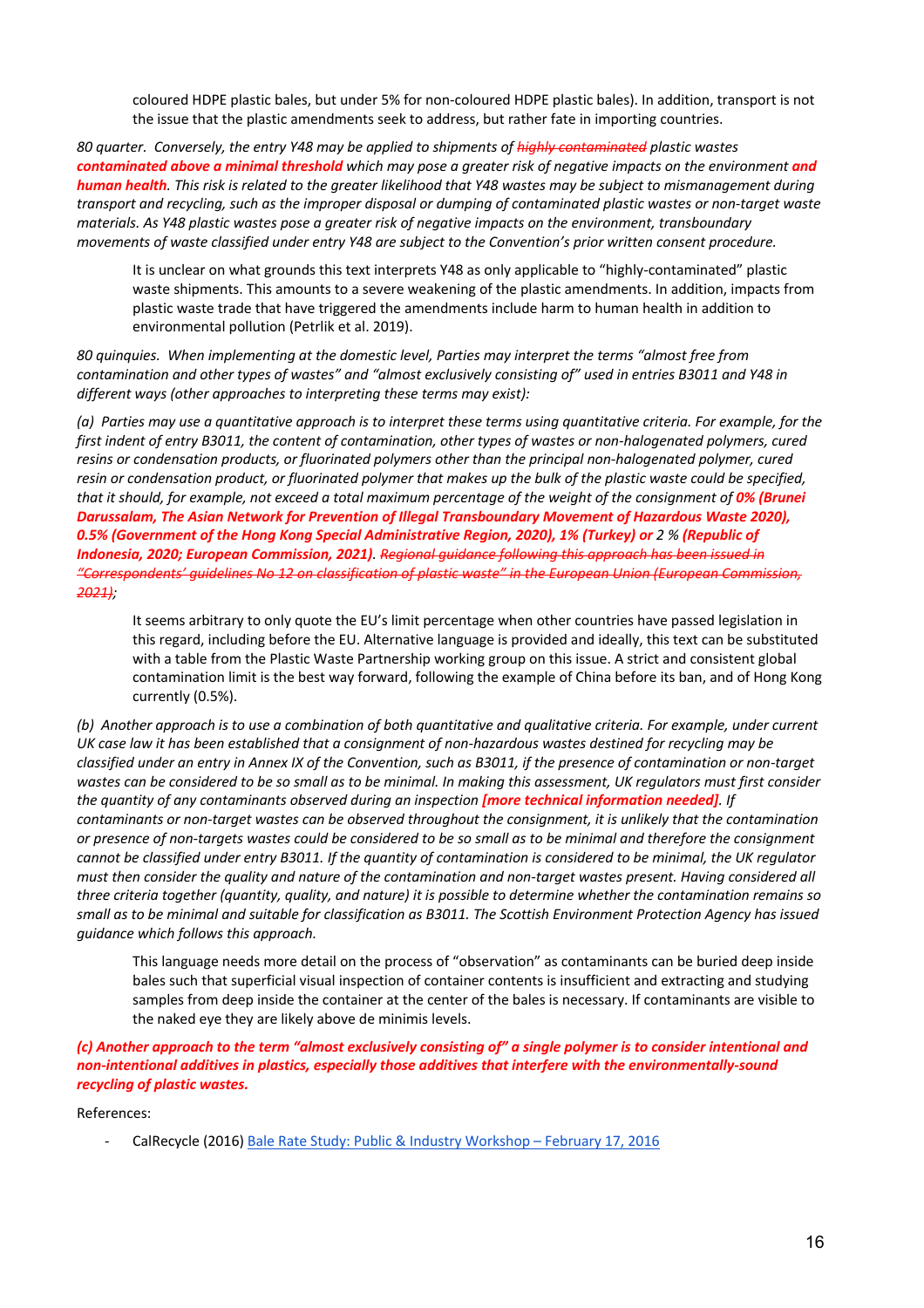- The Asian Network for Prevention of Illegal Transboundary Movement of Hazardous Waste (2020), Discussion of the previous workshops on plastic wastes and results of the questionnaire
- Government of the Hong Kong Special Administrative Region, Environmental Protection Department (2020) Waste Plastics Import and Export Control
- Republic of Indonesia (2020) Decree of the Minister of Trade, the Minister of Environment and Forestry, Minister of Industry, and Head of State Policy of the Republic of Indonesia NOMOR 482, S.235/MENLHK/PSLB3/PLB.3/5/2020, 715, KB/1/V/2020 TAHUN 2020 About Implementation of Import of Non Hazardous and Toxic Material Waste As Raw Material Industry [unofficial translation]
- Petrlik, J., Ismawati, Y., DiGangi, J., Arisandi, P., Bell, L. and Beeler, B. (2019) *Plastic waste flooding Indonesia leads to toxic chemical contamination of the food chain* Arnika, Nexus3 Foundation, IPEN and Ecoton

#### **Table 9, §91-97bis (p. 29-30): Preventive measures**

Suggested changes (see explanations in the column on the right, and below):

Table 9: Examples of policy instruments and measures on waste prevention and minimization[1]

Note: the order of measures has been changed to follow the logic of the plastics lifecycle.

| Policy       | Waste prevention and minimization measures                                                                                                                                                                                                                                                                                                                                                                                                                                                                                                                                                                                                                                                                                                                                                                                                                                                                                                                                                                                                                                                                                                                         | <b>Explanations</b>                                                                                                                                                                                                                                                                                                                                                                                                                                                                              |
|--------------|--------------------------------------------------------------------------------------------------------------------------------------------------------------------------------------------------------------------------------------------------------------------------------------------------------------------------------------------------------------------------------------------------------------------------------------------------------------------------------------------------------------------------------------------------------------------------------------------------------------------------------------------------------------------------------------------------------------------------------------------------------------------------------------------------------------------------------------------------------------------------------------------------------------------------------------------------------------------------------------------------------------------------------------------------------------------------------------------------------------------------------------------------------------------|--------------------------------------------------------------------------------------------------------------------------------------------------------------------------------------------------------------------------------------------------------------------------------------------------------------------------------------------------------------------------------------------------------------------------------------------------------------------------------------------------|
| Regulatory   | - Landfill ban/incineration ban<br>- Caps on virgin plastic resin production.<br>- Bans on single-used plastics, such as single-use plastic bags or cutlery<br>[2]<br>- Bans on plastic polymers that are toxic (e.g. PVC), that are hard to<br>recycle, that fragment easily (e.g. EPS)<br>- Bans on plastic products or applications that are particularly harmful,<br>e.g. sachets, plastic diapers.<br>- Bans on intentionally-added microplastics and small macroplastics<br>that litter easily (e.g. plastic confetti)<br>- Bans on oxo-degradable and oxo-biodegradable plastics<br>- Consumption reduction measures[3]<br>- Green procurement criteria<br>- Restrictions on hazardous substances in plastics<br>- Sustainability product aspects / design requirements Design for reuse,<br>durability and repairability<br>- Extended Producer Responsibility (EPR), e.g., including fee modulation<br>with respect to reuse, design aspects or recycled content<br>- Right to repair legislation<br>- Deposit return schemes<br>-Labelling and identification of products<br>-Targets on recycled content<br>- Incineration bans<br>- Trade restrictions | Recycled content targets<br>support recycling but not<br>necessarily prevention.<br>They are typically set low<br>levels - between 15 to<br>25%, meaning 75% to<br>85% of virgin plastic in<br>products.<br>Landfill bans can increase<br>waste incineration (Zero<br>Waste Europe 2020) and<br>lead to overseas<br>dumping of plastic waste<br>that has no domestic<br>recycling market.<br>Incineration bans are a<br>safer measure to support<br>prevention without<br>adverse externalities. |
| Market-based | - Pay-as-you-throw schemes (PAYT)<br>-Landfill tax/incineration tax<br>- Taxes on products (packaging, plastic bags)<br>- Economic incentives for reusable products and packaging, packaging-<br>free businesses<br>- Deposit return schemes<br>- Extended producer responsibility (EPR)<br>- Incineration tax                                                                                                                                                                                                                                                                                                                                                                                                                                                                                                                                                                                                                                                                                                                                                                                                                                                     | Landfill tax can lead to<br>increased incineration<br>and lead to overseas<br>dumping of plastic waste<br>that has no domestic<br>recycling market.<br>Incineration taxes are a<br>safer measure to support                                                                                                                                                                                                                                                                                      |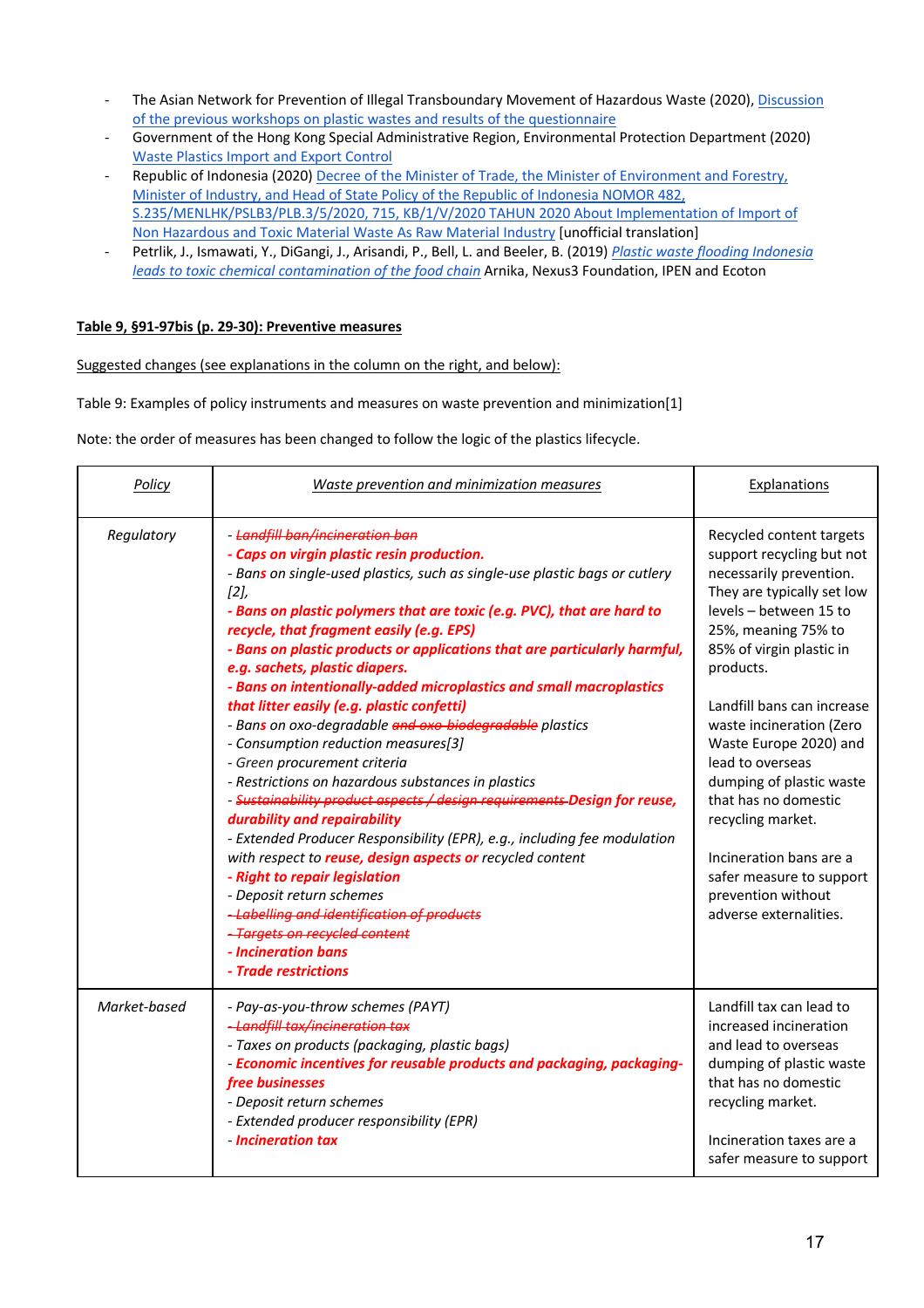|                   |                                                                                                                                                                                                                                                                                                                                    | prevention without<br>adverse externalities.<br>Market-based policies<br>can include supportive<br>approaches (incentives) |
|-------------------|------------------------------------------------------------------------------------------------------------------------------------------------------------------------------------------------------------------------------------------------------------------------------------------------------------------------------------|----------------------------------------------------------------------------------------------------------------------------|
|                   |                                                                                                                                                                                                                                                                                                                                    | as well as punitive<br>approaches (taxes).                                                                                 |
| Information-based | - Labelling and identification of products and their additives<br>- Awareness campaigns/school education and citizen science<br>- Procurement guidelines<br>- Information exchange platforms for businesses and consumers<br>- Environmental certification schemes<br>- Plastic footprint calculators for businesses and consumers |                                                                                                                            |
| Voluntary         | - Product standards (e.g., eco design) and specifications<br>- Extended producer responsibility (EPR)                                                                                                                                                                                                                              |                                                                                                                            |

*91. Waste prevention and minimization involves both upstream alterations in product design, includingreduction of plastic materials in the production phase including in packaging, reduction of primary microplastics. product redesign to avoid hazardous substances, incorporation of recycled plastics. use of alternative materials and increasing durability, reusability and recyclability of plastic products, as well as alterations in consumer habits The choices made at the design stage will also influence the sorting and recycling process and the options available for recycling. Design strategies that emphasize durability, reusability and recyclability serve two useful objectives – the process produces less waste and by using constituents that are less hazardous, generates waste that is less hazardous.*

*92. Eco-design principles that contribute to increased recyclability and reduced contamination should be as follows:*

*(a) design for minimal resource use.*

*(b) design for sustainable sourcing.*

*(c) design for environmentally sound use.*

*(d) design for repair, reuse, disassembly, and/or recycling.*

*93. Businesses, including manufactures, suppliers and retailers should implement product design communicating information through claims and labels, e.g., for clear and well-designed recyclability labels. Principles such as reliability, relevance, clarity, transparency and accessibility should serve as the main guiding principles of claims and labels (UNEP, 2020d).*

*94. Retailers and brand owners should control excess packaging and labelling, reduce packaging, remove difficultto-recycle materials and difficult to detect black plastic as well as ensure and encourage use of recyclable packaging and packaging that was made from recycled plastics.*

We support Norway's suggested deletion of paragraphs 91-94 for the following reasons:

- §91 reiterates what is in Table 9, but also exceeds the focus of this section on prevention by going into recycling. The EU's proposed changes to this paragraph are redundant with Table 9.
- §92 considers design for recycling instead of design for prevention, which is the focus of this section.
- §93 focuses on information about recycling instead of prevention, which is the focus of this section.
- §94 mixes prevention and recycling interventions, without regard for the focus of this section which is on prevention.

*94 bis. Design requirements for products are a central feature in successful waste prevention and minimization policy. It has been shown that eco-design determines almost 80 percent of a product's environmental impact (European Commission, 2012).*

*94 ter. An evident design feature is to reduce the amount of plastic waste generated by limiting the use of plastics in new products. This requires that sustainable alternatives can be found, either by using alternative materials with*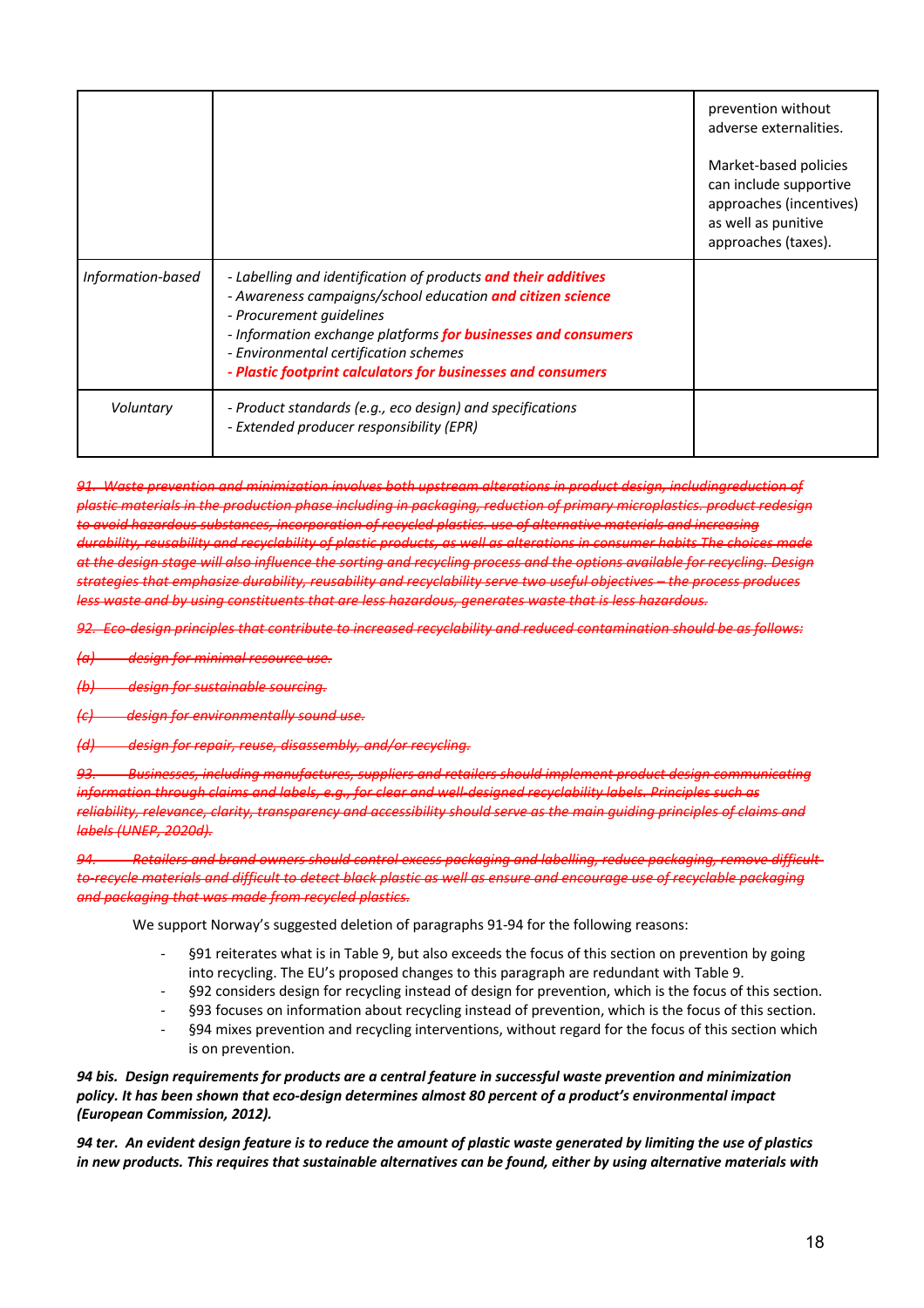*less environmental impact or by reducing the size of the products. The volume of plastic packaging could for instance be reduced in many cases, in order to prevent excess packaging that are not actually needed.*

*94 quater. Such measures are especially applicable to single-use products and other products that are known to cause plastic littering, such as plastic bags, disposable cutlery and products made of EPS. Consumption reduction measures could be a relevant initiative for these articles, leading to a substantial reversal of increasing consumption trends. Alternatively, a total ban could be formulated. The use of oxo-degradable plastics should for instance be eliminated since this plastic type leads to the release of microplastics.*

*94 quinquies. For other plastic products, the most relevant design feature would be to focus on an extended lifespan, thereby postponing and reducing waste generation. This can be achieved through integrating aspects of durability, reusability, repairability and upgradability in the design process. Centres for reuse and repair of plastic products can provide a crucial service in this setting. Operation of these centres could be strengthened by facilitating their access to plastic waste that are held by collection schemes or facilities, and that can be reused or repaired, but are not destined for such treatment by those schemes or facilities.*

*94 sexies. Products should be designed to ensure that dangerous additives in plastics are avoided as much as possible. Furthermore, it is important to restrict the use of intentionally added microplastics in products, such as cosmetics and paint.*

*94 septies. The choices made at the design stage will also influence the options available for recycling, once the product has become waste. Using materials that lead to hard-to-recycle waste should be avoided as much as possible. This especially applies to composite products where the individual parts or layers are difficult to separate, typically consisting of a combination of plastics and other material types or of different plastic polymers. The use of black plastic that is difficult to detect by automatic sensor sorting should also be avoided.*

*94 octies. Setting specific targets for recycled content in plastic products will have a positive impact on the demand for secondary raw materials and strengthen their market position, thereby stimulating recycling activities. In addition, the implementation of deposit return schemes for plastic products, such as PET beverage bottles, typically leads to high levels of collection and provides a clean stream of plastics for the reuse or the recycling industry.*

*94 novies. Businesses, including manufactures, suppliers and retailers should disseminate product design information through claims, labels and identification schemes regarding plastic products, e.g., for clear and welldesigned recyclability labels. This will enable consumers to make informed choices when buying products, leading to waste prevention and minimization. Such schemes could also enable waste operators to access information about the content of dangerous additives in the plastic waste, in order to avoid these additives spreading through subsequent recycling and manufacturing processes. Emerging techniques in this field, such as digital passports, tagging and watermarks, should be explored.*

*94 decies. Principles such as reliability, relevance, clarity, transparency and accessibility should serve as the main guiding principles of claims, labels and identification schemes (UNEP, 2020b). The schemes could be regulatory or voluntary.*

*94 undecies. EPR systems aim to shift a large part of the costs of waste management back to producers, thereby stimulating investment in eco-design, leading to waste prevention and increased recycling. In order to be effective, the EPR systems should implement incentives for waste prevention and recycling for each individual producer, for instance through modulating the fees that producers pay according to certain criteria, such as recycled content or other design aspects. EPR schemes could be regulatory or voluntary.*

*94 duodecies. Green public procurement criteria may be developed to facilitate the inclusion of green requirements in public tender documents, including specific requirements on waste prevention and recycling. Since the public sector's purchasing accounts for a large proportion of the economic activity in society, such criteria could have an important influence on services and works within the marketplace. The criteria could be either regulatory or voluntary.*

*94 terdecies. Marked-based measures may be used to incentivize actions towards waste prevention and minimization. Taxes can be levied on certain plastic products, such as plastic bags, or on plastic products that do not comply to a certain environmental standard, such as a minimum content of recycled material. In addition, taxes can be levied on energy recovery or landfilling of plastics. Tax exemptions can also be applied, for instance for reuse and repair activities. Another option is to introduce pay-as-you-throw (PAYT) schemes with variable pricing for waste collection by weight or volume, which works as an incentive for consumers to generate less waste. The highest fee would typically be imposed on mixed residual waste.*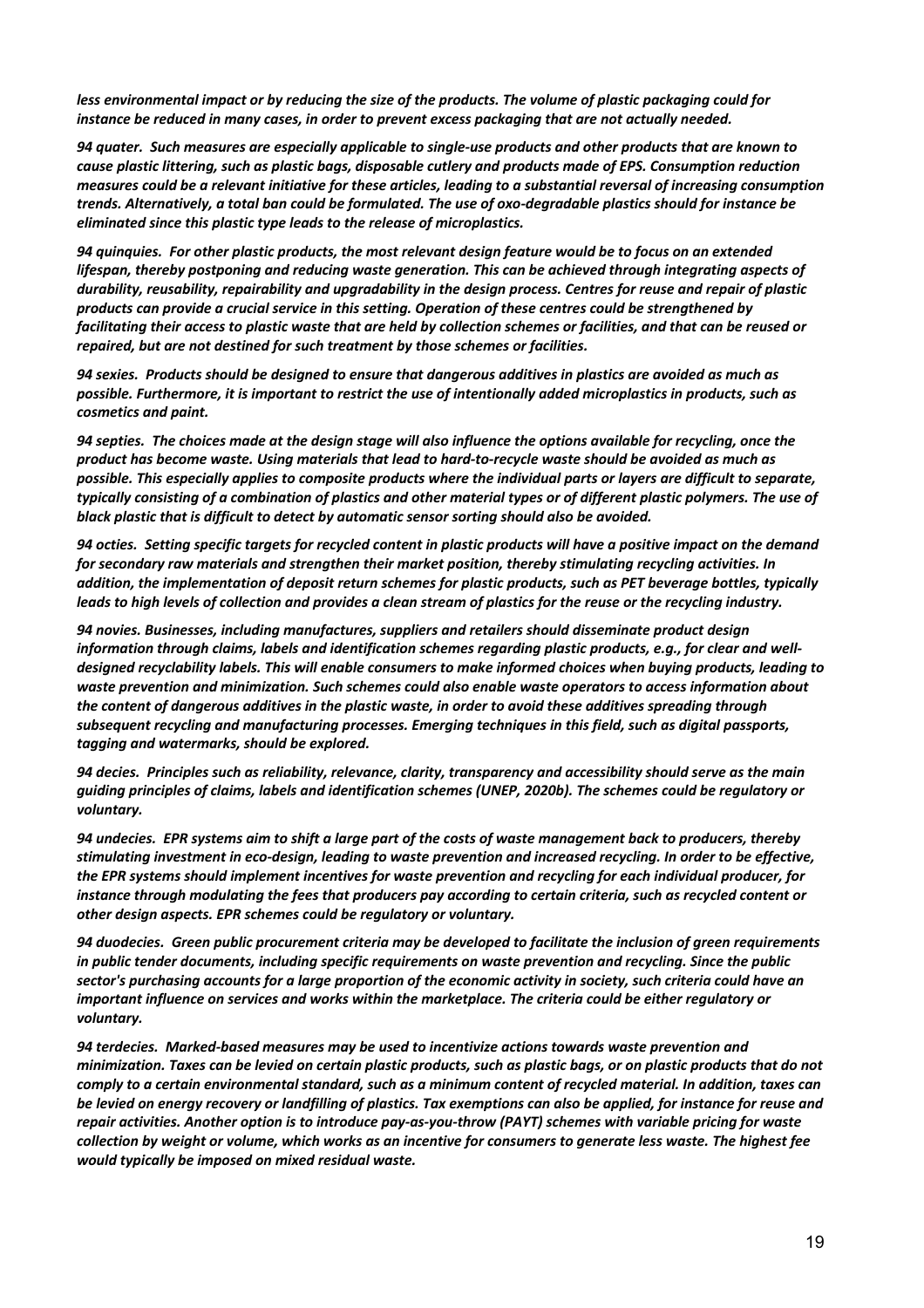*94 quaterdecies. Introducing a ban on landfilling of plastics could be considered, although banning landfilling while allowing plastic waste incineration can increase waste generation and incineration (Zero Waste Europe 2015). For this reason, it is useful to consider banning all plastic waste incineration (with or without energy recovery) It could also be relevant to ban energy recovery of recyclable plastics, except in cases where hazardous waste incineration represents the best available technique to destroy hazardous plastic wastesin cases where certain plastic types or additives represent a particular health risk or environmental hazard and require destruction. This increases recycling and stimulates waste prevention.*

*94 quindecies. Actions for the prevention and minimization of plastic waste would benefit from a change of public awareness relating to production and consumption. Creating awareness amongst the general public as well as the business community can be achieved through targeted campaigns and education. Sharing practical information and guiding tools about how individuals and companies can prevent and reduce plastic waste in their daily lives, is also a useful step.*

*94 sexdecies. Additionally, local authorities should promote waste prevention-based community building through communication where local commerce and industries, as well as consumers, are visible. For further information, see section III.J.*

*[...]*

We support Norway's suggested additions (in black bold), with some suggested changes with respect to landfill bans, due to their impacts on plastic waste management. Specifically, a 2015 study by Zero Waste Europe shows that landfill bans alone (without a ban on incineration) can increase waste generation and waste incineration. Similarly, a 2020 Zero Waste Europe analysis shows the same issues with landfill targets: *"The evidence shows that meeting the 10% threshold is extremely challenging and may push decision makers*  to invest in waste incineration so as to minimise landfilling. This may create a lock-in situation, with waste *compelled to go to incineration, contravening the principles and strategic goals of the Circular Economy Package. Moreover, the threshold defined as a percentage could also discourage waste reduction measures as it wouldn't matter how much waste we generate, it only matters that we landfill 10% of it."* (Zero Waste Europe, 2020).

References:

- Zero Waste Europe (2020), The new 10% landfill target may work against the circular economy, Policy Briefing
- Zero Waste Europe (2015) Zero waste to landfill and/or landfill bans: false paths to a Circular Economy, Policy Paper

#### **Figure 2 and Table 10 (p.36): Sources and examples of plastic waste**

#### Suggested changes:

Figure 2 and Table 10 should both include references to:

- plastic wastes from hospitals, health and safety, and laboratories (including single-use plastic packaging, medical and laboratory supplies and personal protective equipment);
- plastic wastes from pneumatic tires (see comment, explanations and evidence on paragraph 2 above).

#### **§101-101bis (p.37-38): Identification of PVC and other hazardous plastic wastes**

#### Suggested changes:

#### *Identification of hazardous and non-hazardous plastic wastes*

*101. [According to Article 1 paragraph 1(a) of the Convention, plastic waste that belongs to any category contained in Annex I is to be considered hazardous waste, unless it does not possess any of the hazardous characteristics contained in Annex III. The following plastic wastes should therefore be presumed to be hazardous waste unless it can be shown that it does not possess or exhibit a hazardous characteristic specified in Annex III of the Convention, such as:*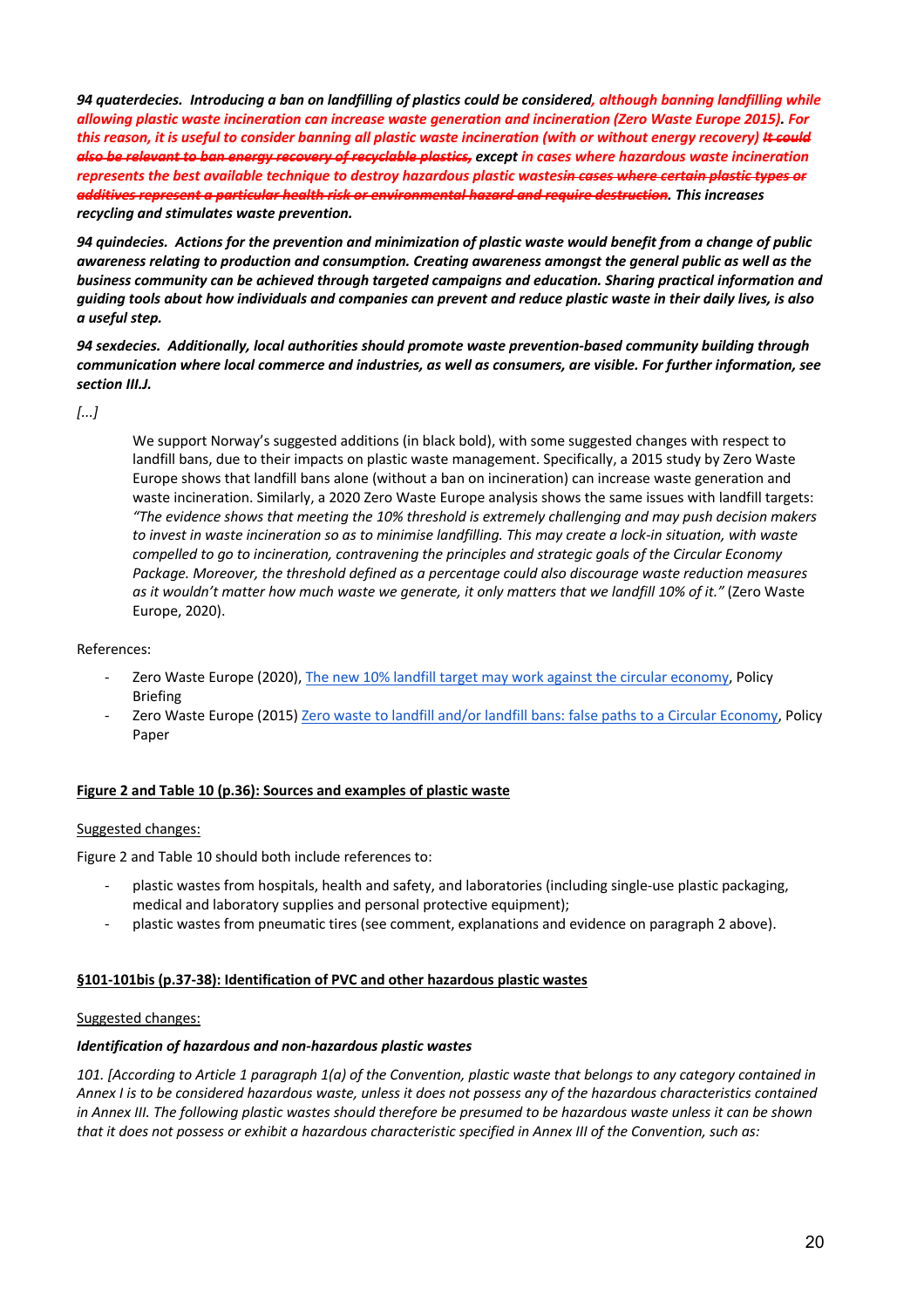*(a) Resins of plastic wastes and wastes coming from use of these resins fall under the category Y13 ("wastes from production, formulation and use of resins, latex, plasticizers, glues/adhesives") contained in Annex I and entry A3050 in Annex VIII of the Convention. For example, wastes of formaldehyde resins may exhibit the hazardous characteristics H6.1, H11 and H12;*

*(b) Plastic wastes containing or contaminated with heavy metals covered under the Annex I categories Y24 (arsenic; arsenic compounds), Y26 (cadmium; cadmium compounds), Y29 ("Mercury; mercury compounds") and Y31 (lead; lead compounds). For example, rigid PVC containing cadmium and lead stabilizers, may possess Annex III characteristics H6.1, H11, H12 and H13, in which case they would fall under entry A3210;*

*(b)bis Waste of polyvinyl chloride (PVC) plastics. PVC is a halogenated polymer (Annex I category Y45 "organohalogen compounds other than substances referred to" elsewhere in Annex I) that displays the Annex III H13 hazardous characteristic due to de novo generation of polychlorinated dibenzo-furans and/or polychlorinated dibenzo-p-dioxins during thermal degradation.*

*(c) Plastic wastes containing or contaminated with brominated flame retardants (BFRs), in particular BFRs that are POPs according to the Stockholm Convention, may in some cases fall under entry A3210. In general, wastes containing BFRs also fall under Annex I category Y45 ("organohalogen compounds other than substances referred to" elsewhere in Annex I) and, if antimony compounds are used as synergists of the BFRs, under category Y27 ("Antimony, antimony compounds"). Depending on the concentration and the chemical properties of the BFRs and their synergists, plastic wastes containing or contaminated with BFRs may possess the hazardous characteristics H6.1, H11, H12 and H13.*

*(d) Textile wastes made of plastic that is treated with PFAS compounds for waterproofing that are persistent and toxic. PFAS compounds such as PFOS and PFOA that are listed as POPs under the Stockholm Convention, may possess the hazardous characteristics H6.1, H11, H12 and H13.*

*(e) Plastic wastes contaminated with hazardous materials such as solvents covered under the Annex I categories Y41 (organic solvents) and Y42 (halogenated organic solvents), and entry A3140 and A3150 in Annex VIII of the Convention. For example, a waste solvent plastic tank may possess the hazardous characteristics H11 and H12.*

*(f) Plastic wastes from medical care in hospitals, medical centres and clinics under the Annex I category Y1 and Annex VIII entry A4020, plastic wastes contaminated with waste pharmaceuticals, drugs and medicines under the Annex I category Y3. For example, waste syringes may possess the hazardous characteristics H6.1, H6.2, H11 and H12.*

*(g) Plastic wastes containing certain additives such as some phthalates may possess hazardous characteristics contained in Annex III of the Convention.*

*(h) plastic wastes from metal cables ("waste metal cables coated or insulated with plastics contaminated with coal tar, polychlorinated biphenyls, lead, cadmium, other organohalogen compounds or other Annex I constituents to an extent that they exhibit Annex III characteristics") under the Annex I category Y45 and the Annex VIII entry A1190, which may exhibit the hazardous characteristics H6.1, H11, H12 and H13.*

*(i) Plastic wastes from waste substances and articles containing or contaminated with polychlorinated biphenyls (PCBs) and/or polychlorinated terphenyls (PCTs) and/or polybrominated biphenyls (PBBs) fall under the Annex I*  category Y10 and the Annex VIII A3180, in some case, may fall under the Annex VIII A1160, A1170, A1180, A3120 and *A4130. PCBs, PCTs and PBBs are listed as POPs under the Stockholm Convention and waste contains these chemicals may possess the hazardous characteristics H6.1, H11, H12 and H13, depending on their concentration levels in a waste.*

*(j) Plastic wastes from production, formulation and use of inks, dyes, pigments, paints, lacquers and varnish fall under the Annex I category Y12 and the Annex VIII A4070. For example, wastes of azo dyes may exhibit the hazardous characteristics H11, H12 and H13;*

*(k) Plastic wastes that contain, consist of or are contaminated with any congenor of polychlorinated dibenzo-furan and/or any congenor of polychlorinated dibenzo-p-dioxin under the Annex VIII entry A4110, may exhibit the hazardous characteristics H11 and H12.*

*101bis. Annex II to the Basel Convention lists category Y46 which may contain or be contaminated with certain plastic wastes referred to in paragraph 101.]*

#### *Identification of non-hazardous contaminants*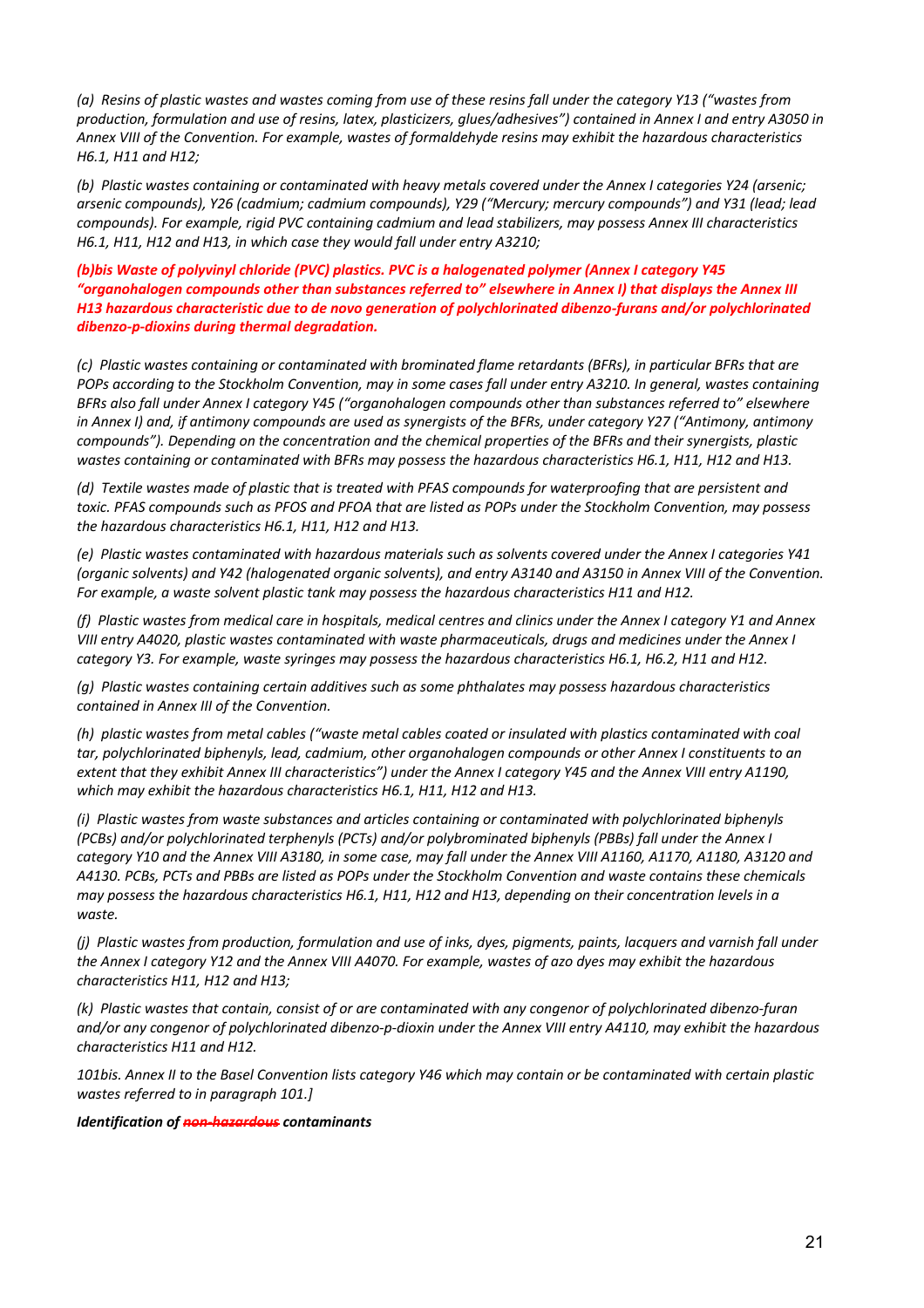*102. Contaminants are unwanted materials present in plastic wastes., including non-hazardous contaminants and contaminants that are hazardous or require special consideration under the Convention. The composition of plastic wastes depend not only on the intrinsic composition of the different plastics but may also contain certain nonhazardous contaminants which derive from the production, use or waste phases of the plastic lifecycle.*

#### *[...]*

*104. Mixed polymer waste streams may be more difficult to recycle. For instance, small amounts of PVC mixed with other polymers (PE, PP or PET) can prevent effective recycling. Clear PET and PVC (i.e., from packaging) have a particular problem with cross-contamination as their visual appearance is very similar. In addition, even in the event that PVC contaminants could be removed from mixed polymer waste streams to improve recycling of other plastics, PVC wastes are challenging to dispose of without triggering de-novo formation of polychlorinated dibenzo-furans and/or polychlorinated dibenzo-p-dioxins (H13 hazard characteristic under Annex III). Film types such as PP, PET and multi-layer laminates are considered contaminants in a mixed LDPE stream (Mepex Consult AS, 2017).*

#### Explanation and evidence:

The guidelines do not only fail to clarify the Basel status of PVC waste, they also wrongfully characterize PVC contaminants in other plastic waste streams as "non-hazardous", in violation of Convention (Sections III.D.3 and 4). In fact, PVC satisfies the Basel Convention definition of hazardous waste (Annex I component - organohalogen - and Annex III characteristic - H.13). Indeed, the EU is considering options for PVC phaseout or restriction to essential use given the threat that PVC poses to the objective of a non-toxic environment (European Commission 2022).

Many Basel Convention Parties are illegally trading PVC as an Annex II, or even Annex IX plastic waste (e.g.: Japan violating Basel within OECD with PVC exports, non-party US exporting PVC waste to Basel members, see Basel Action Network 2022) and confusion in the guidelines will make this worse.

#### References:

- Basel Action Network (2022) Basel Plastic Waste Trade Violations Rampant One Year After Amendments Entry into Force
- European Commission, Directorate-General for Environment (2022) The use of PVC (poly vinyl chloride) in the context of a non-toxic environment : final report, https://data.europa.eu/doi/10.2779/375357
- Healthcare Without Harm et al. (2021) Why PVC remains a problematic material

#### **§169, 170 (p. 47): Storage**

#### Suggested changes and explanations:

*169. Plastic wastes in shredded or baled form should be stored on clean concrete floors. If plastic wastes are stored indoors, a fire-prevention system should be available to prevent fires and ease firefighting. If plastic wastes are stored outdoors, it should be protected from contamination and weather damage by means of tarpaulins or appropriate plastic film. This will also help prevent wastes from entering the environment, e.g., through wind drift. Protection against fire should also be in place. Contamination of plastic wastes from dust and dirt can be avoided by the use of pallets.*

These guidelines should not be advocating the increased use of single-use plastics, such as plastic film, for purposes of plastic waste storage, but rather should focus on reusable options, such as tarpaulins.

*170. Polymers degrade with prolonged exposure to UV light, resulting in the deterioration of the physicochemical properties of the plastic. Plastic wastes stored outside should therefore be covered with a UV-protective material [technical ESM information needed].*

This paragraph lacks critical information on environmentally-sound UV-protective materials that may be used during the outdoor storage of plastic wastes. This must be addressed during further work on the guidelines.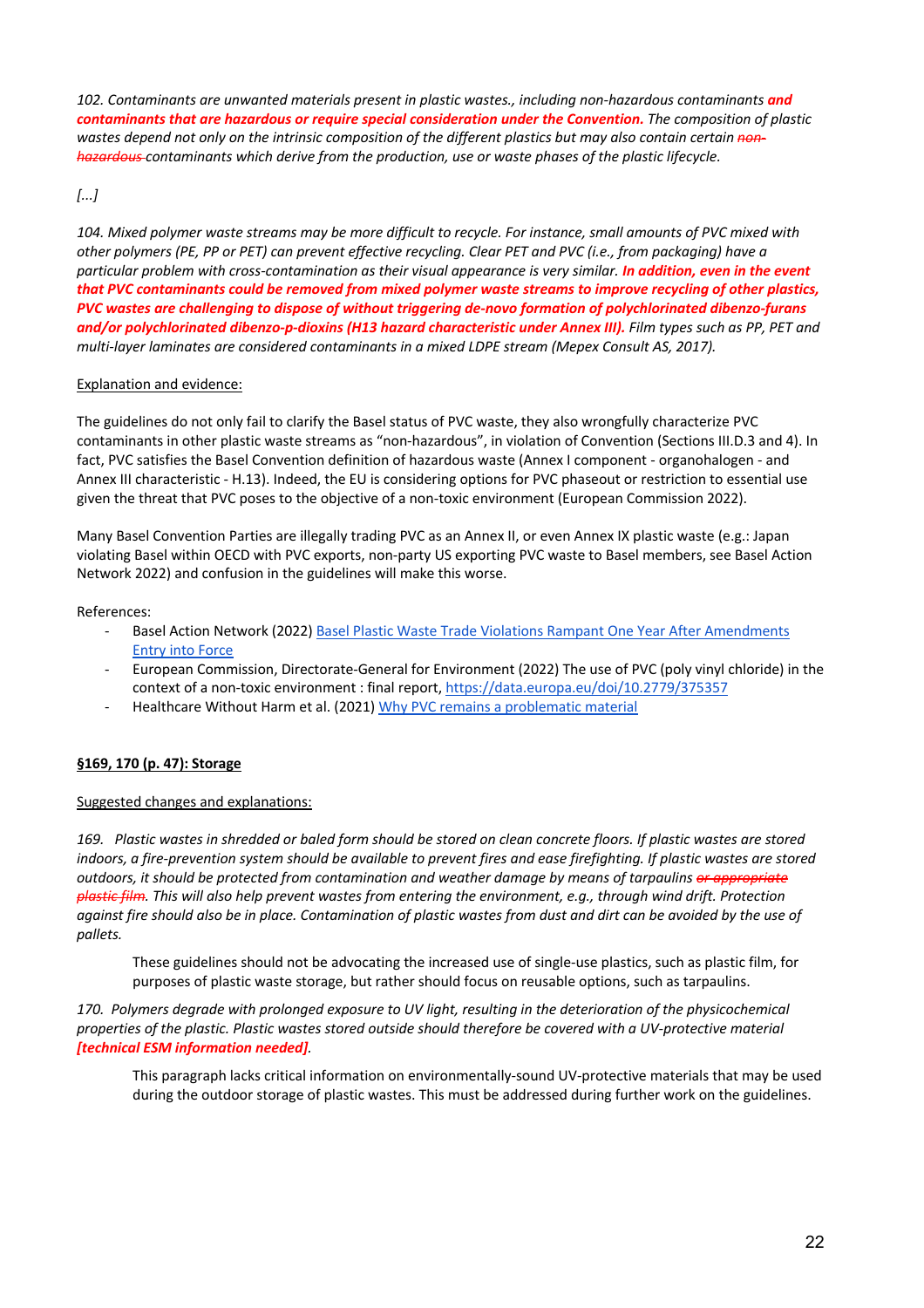#### **§176-235; 249-284 (p. 48-57): Mechanical and chemical recycling**

This section on plastic waste recovery is still weak and fails to address ESM. It includes a biased, rose-tinted view of chemical treatment of plastic wastes without any consideration given to ESM. It gives no attention to the management of hazardous waste outputs from chemical recycling processes, nor to copious quantities of fossil fuels consumed by chemical recycling processes, and their climate impacts. **Sections on chemical treatment ("chemical recycling", "solvent-based purification" and "plastic-to-fuel") must be either removed, or significantly shortened and referenced very clearly as non-ESM operations.**

This section also repeatedly fails to address very real challenges of plastic recycling. For instance, it merely states that toxic by-products of plastic recycling or other recovery must be "appropriately" dealt with instead of detailing ESM approaches, or recognizing the absence of ESM for such processes.

There is scant information on guidelines for effluent flows from the washing of plastic waste and chemical recycling effluent. These are major hazardous streams. Not only should the guidelines address this in detail, but it is relevant because managing such high volumes of toxic waste has been the cause of failure for attempts at commercial scale up of chemical recycling (Sherwood 2020).

In addition, this section is built upon a flawed and incoherent conceptual framework that includes the processing of plastic wastes ultimately into non-plastic products as recycling. Instead, recycling, whether mechanical or otherwise, must be strictly restricted to plastic-to-plastic processes.

Other conceptual challenges include the use of the non-standard term "physical recycling", often used in the literature to mean mechanical recycling or downcycling, to describe solvent-based purification, more commonly considered as chemical recycling among chemical engineers.

**Finally, this section needs clear identification of what constitutes ESM R3 operations, and what does not constitute ESM R3 operations, for purposes of implementation of and compliance with the Basel plastic amendments. No such information is included in the current draft.**

The same issues are apparent in the section titled 'Specific aspects related to recycling of certain types of plastic wastes'. This section is entirely lacking ESM assessments of different recycling techniques for specific polymers, including climate metrics.

#### **As a result, these guidelines require more work than can be completed before COP15, and the suggestions below represent only what was possible to formulate during the comment period, and are only a fraction of what is needed.**

Suggested changes and explanations:

*176. Plastic waste recycling (operation R3) can be categorized as follows:*

*(a) Mechanical recycling, with the processing of waste plastic through physical sorting, size reduction, cleaning and drying, thermal melt-extrusion and pelletizing, and compounding;*

#### *(b) Chemical recycling, including:*

*i) (b) Physical recycling Solvent-based purification, with the removal of additives or other contaminants constituents (e.g., flame-retardants) from plastic waste while keeping the plastic polymer molecules chain largely intact (solvent-based purification);*

*ii) Thermal (e.g. pyrolysis) or chemical (e.g. glycolysis) decomposition of plastic wastes including their constituent polymers, and further decontamination and filtration in order to recover monomers that are used as feedstock for plastic manufacture.* 

*(c) Chemical recycling, where the plastic polymer molecules chains are broken down (recovery of chemical constituents that have been de-polymerized) and used as base chemicals, including feedstock for plastic manufacture (feedstock recycling).*

It is unusual to group solvent based chemical recycling as 'physical recycling', and also causes confusion with mechanical recycling. Furthermore, solvent-based purification does not target the removal of any constituents, but specifically of additives or contaminants.

Equating chemical recycling with simple "depolymerization" is also factually wrong. When plastics are made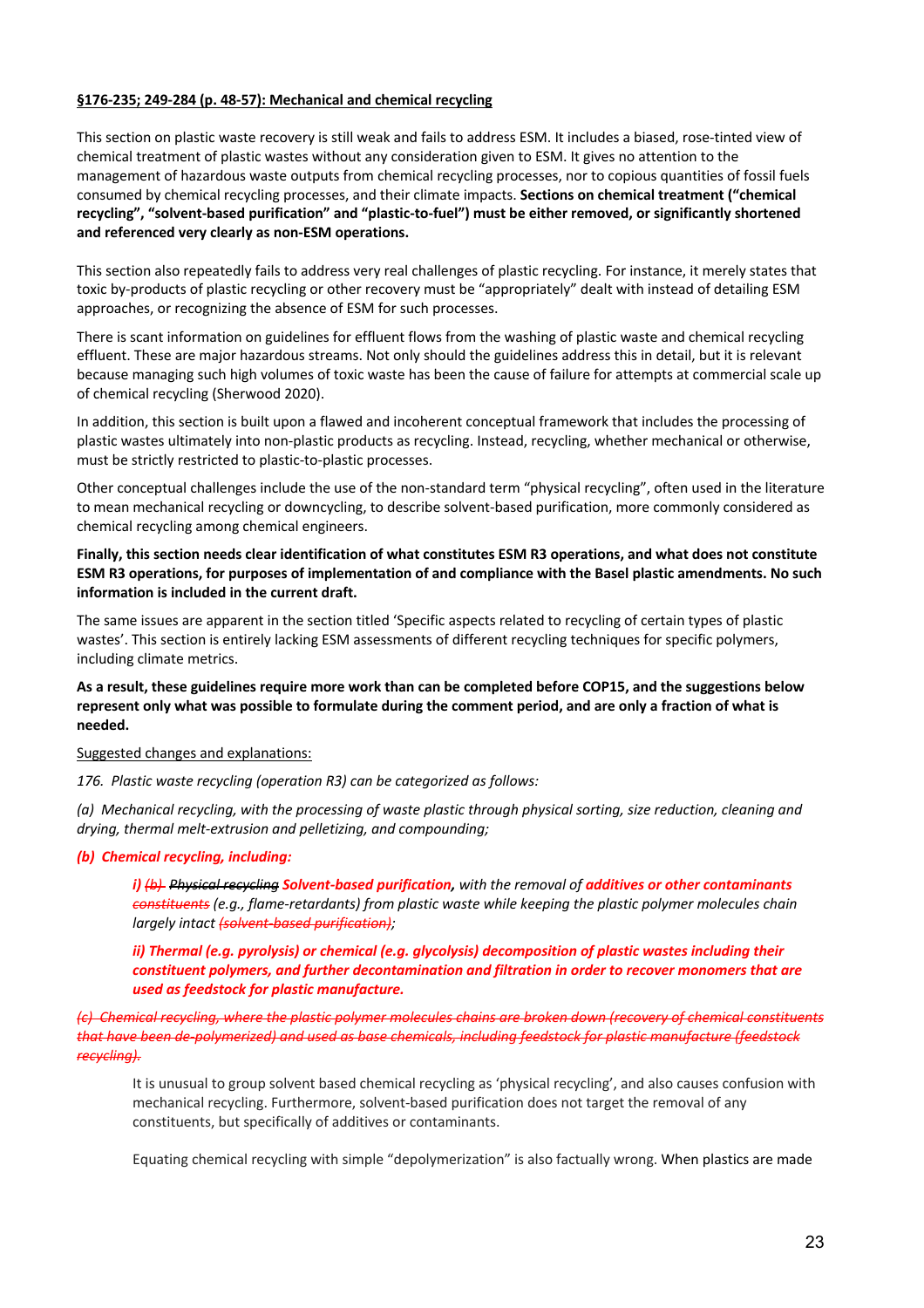to thermally decompose, hydrocarbon fragmentation produces molecules which are different to their component monomers. For example, from relatively simple PP a high content of benzene, xylene, toluene, plus polycyclic aromatic hydrocarbons (PAHs) is formed (Williams and Williams, 1999). Similarly, with PVC, as chlorine is progressively removed new carbon bonds are formed creating aromatics such as indene, naphthalene, and alkylated naphthalenes (Schiers and Karminsky, 2006). These components, along with many plastic additives, are highly hazardous to human health, meaning facilities would have to be regulated and managed to avoid potentially high risk situations both on and off site. Any amount of plastic that is profitable to process at a single facility would be likely have these chemicals in significant quantities during processing and storage (Rollinson and Oladejo, 2020).

The term recycling does not apply when the process output is not used to make new plastics. Therefore, the term chemical recycling does not apply when the outputs are used as chemicals for applications other than plastics (fuel or other chemical applications). This is also consistent with paragraph 178 that restricts recycling to processes where outputs are used in plastic applications.

Finally, the term "feedstock" makes no sense when used specifically in relation to chemical recycling. 'Feedstock' is an unspecific engineering term for all input material fed to any process, so applicable to mechanical recycling and incineration as well.

*[...]*

*178. The recycling of plastic wastes can be challenging because of the wide variety of uses, additives, and blends that are used in a multitude of products. Recycling can be either reprocessing into the original product application with equivalent properties (closed-loop recycling) or a different plastic application with similar material properties (openloop recycling downcycling).*

The term closed-loop recycling is misleading here as a plastic recycled product cannot be made with 100% recyclate, unlike with other waste streams such as metal and glass - virgin plastic must be incorporated.

#### *[...]*

*210. Hydro-cyclones are based on the principle of centrifugal acceleration to separate plastic waste mixtures by density, but not by polymer type. A hydro-cyclone transfers fluid pressure energy into high-speed rotational fluid motion (see figure 665). This rotational motion creates a strong centripetal force within the spinning liquid chamber (i.e., a G-force of multiple times gravity) causing a rapid and strong relative movement of solid particles suspended in the fluid in relation to the particle and fluid density, thus permitting rapid density separation of materials from one another. Hydro-cyclones have a very high throughput rate and result in highly accurate density separation if plastic particle size is small (<6mm nominal size) and of a regular shape. Hydro-cyclones produce high volumes of plastic-rich liquid wastes requiring treatment before their disposal in an environmentally sound manner.*

#### *[...]*

*218. The cleaning liquid should be collected, assessed for contamination and treated [technical ESM information needed] before release to the environment or recycled within the recycling unit.*

This paragraph lacks critical information on how the cleaning liquid should be treated. This must be addressed during further work on the guidelines. In addition, the cleaning liquid should not be recycled within the unit as this concentrates toxins and creates a less effective capture medium.

*[...]*

*221. Commonly used plastic waste drying technologies include centrifugal spin-drying, air-blast drying, fluidized bed*  drying, infra-red drying and these often include heated airflow to increase the drying rate. Care should be *low-energy consumption drying equipment.*

Use of low-energy consumption drying equipment cannot be achieved. Whatever the moisture level of the waste, there will be the same requirement for energy independent of technology type.

*[...]*

*223. The gas produced by drying of plastic wastes should be treated appropriately [technical ESM information needed] before being released to the atmosphere in particular if it is odorous or it contains harmful volatile contaminants.*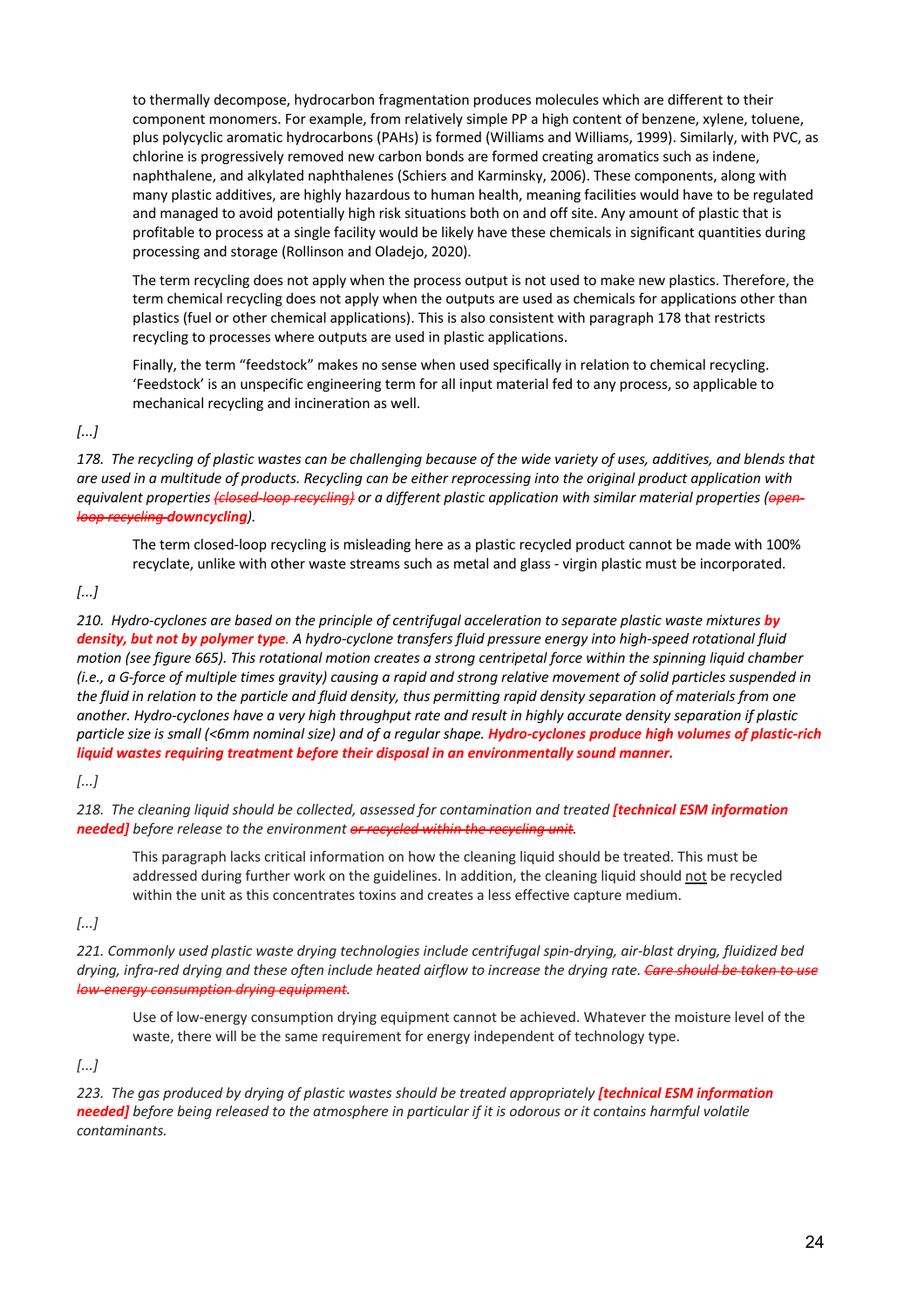This paragraph lacks critical information on how this gas should be treated. This must be addressed during further work on the guidelines.

#### *[...]*

#### *Physical recycling (R3) Chemical recycling (R3)*

#### *225bis. The technologies described below have not been proven at a commercial scale. They require highly sorted and clean inputs, rivaling mechanical recycling. Energy demands are typically high, as well as hazardous waste outputs. These technologies are not ESM (Sherwood, 2020; Rollinson and Oladejo, 2020; Hann et al., 2020).*

*226. Physical recycling refers to solvent-based purification which dissolves the solid plastic's physical macro-structure but preserves the original molecular structure of the individual polymer chains. This method can be used to separate and remove additive chemicals and fillers bound within the waste polymer compound. The resulting cleaned polymer molecules can then be recovered (e.g., by precipitation), dried and re-formed into the original plastic material. at close to 100% product purity and mass yield.*

See Sherwood, J. 2020. Closed-loop recycling of polymers using solvents, Johnson Matthey Technology Review, 64, pp. 4-15.

*227. Based on the similar compatibility between solvent and solute molecules, solvent-based recycling separates the plastic resin from various additives and fillers. Solvent-based recycling is a novel technology allowing the recycling of, among others, complex polymer compounds like multilayer packaging or contaminated polystyrene using selective dissolution.* 

This paragraph is entirely redundant with paragraph 226. The draft would be less confused if it showed more consistency in the use of clear technical terms (solvent-based purification), instead of ambiguous terms such as physical recycling. Furthermore, the allegation in this paragraph about multilayer packaging is baseless - in fact, the literature points to the failure of chemical recycling attempts targeting multilayer packaging, see Rollinson and Oladejo (2020).

#### *Chemical recycling (R3)*

There is no valid conceptual basis for separating solvent-based purification and solvolysis from other methods of chemical recycling.

*228. Chemical recycling, a rapidly evolving field, may be a complementary technology to mechanical recycling for certain plastic waste types or applications.*

The mandate of these guidelines is the ESM of plastic waste, not the advertisement of immature technologies that create hazardous waste by-products and harm the climate.

*229. Certain types of plastic wastes are not suitable for mechanical recycling. This can be due to the complexity of the physical structure of the wastes and the way different polymer types and other materials have been combined within the original product design. Examples include thermosetting plastic composites, where the plastic resin cannot be thermally re-formed and the fibres are very difficult to remove, and thin-walled, multi-layer packaging films made with various plastic and metallic layers bonded together.*

It is factually incorrect and highly misleading to present chemical recycling technologies as a solution for mixed plastic waste and multimaterial wastes containing plastics. The shortcomings of mechanical recycling should be addressed in the section on mechanical recycling and certainly not in this section.

Chemical recycling was formerly touted as an option for plastics which were dirty and mixed (even though it was technically immature and had failed at scale up over four previous decades). This weak argument is invalid because chemical recycling has the same, or worse, problems: it also requires high purity, often reagent grade, 'waste plastics'. The problem of sending dirty or contaminated and mixed plastics to a different technology because mechanical recycling cannot handle such waste was blind optimism now accepted to be false.

The only experimental examples of chemical recycling which have worked have relied on highly sorted and pure inputs that are a far cry from the wastes described in this paragraph (see Rollinson and Oladejo 2020, Hann et al. 2020 p. 2). The inclusion of this paragraph will induce Member States to adopt non-ESM practices, with irreversible pollution and human health impacts, wasting precious financial resources in the process.

#### References: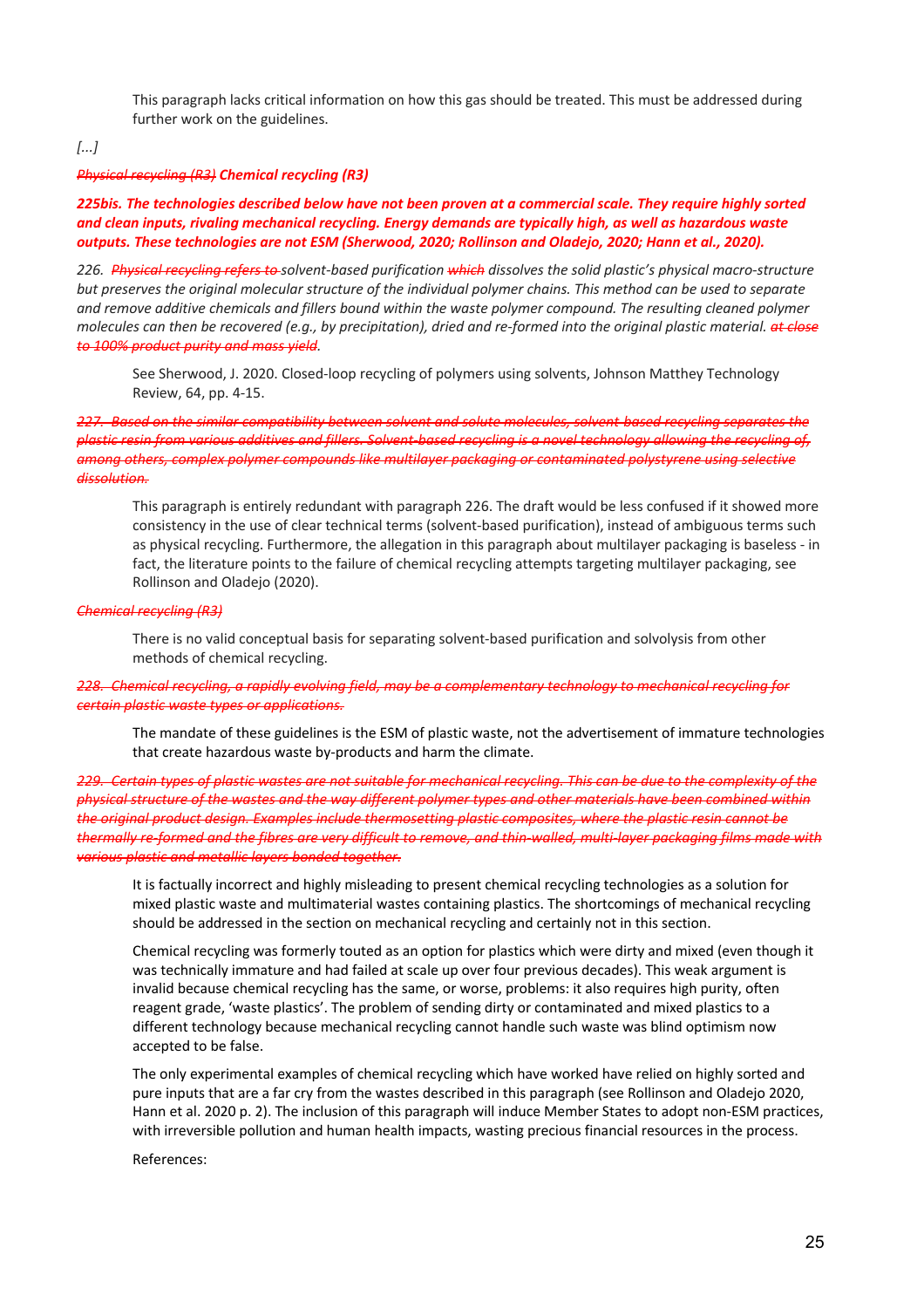- Rollinson, A.N., Oladejo, J.M. (2020) Chemical Recycling: Status, sustainability and environmental impacts, Global Alliance for Incinerator Alternatives, DOI: 10.46556/ONLS4535
- Hann, S. & Connock, T. (2020). Chemical Recycling: State of Play. Eunomia Research & Consulting for CHEM Trust.

*230. The term 'chemical recycling' describes a broad range of non-mechanical/physical recycling methods, which have significantly different outputs arising from the applied process techniques. The various methods can be classified into three categories:*

*(a) Solvolysis (monomer recycling);*

*(b) Pyrolysis (falls under chemical recycling in case the output is used as material for base chemicals);*

#### *(c) Gasification (falls under chemical recycling in case the output is used as material for base chemicals).*

This paragraph is redundant with paragraph 176. Also, recycling applies to plastic-to-plastic processes, not processes which generate chemicals that have no demonstrated application in the economy, and which may in any case be too contaminated with hazardous constituents to be usable in the economy.

See also comments on gasification at paragraph 233 below.

*231. Chemical recycling methods where solid plastic is dissolved into a liquid phase solvent and the polymer molecules then further break-down into smaller components parts, include various methods named as 'solvolysis'. This technique can be used for condensation polymers, such as PET, where the original polycondensation reaction is reversed in the liquid solvent phase and the resulting monomer building-blocks, or intermediates, can be purified (i.e., to remove dyestuffs), prior to being fed-back into the original polymerization process. This approach preserves the useful chemical components of the waste polymer molecules, and these can be re-used back into full-scale industrial reactors, as direct replacement for primary feedstock raw materials. In the process of purification, hazardous wastes may be generated which should be treated appropriately. The term 'solvolysis' (sometimes called 'monomer recycling') is the collective term used for various types of solvent-specific methods, these include 'glycolysis', 'methanolysis' etc. The mass of output polymer material recovered by this method can be classified as 'recycled plastic'.*

The term feedstock here is redundant with raw material.

*232. Chemical recycling methods where the plastic wastes are subjected to intense heat and/or chemical break-down during a thermal reaction process normally result in output streams that are a mixture of gases, liquids and waxes, plus a residual carbonaceous char. Often the lightest gaseous output fractions are incinerated within the process to generate heat energy for the chemical break-down. In most cases this is carried out in the absence of oxygen or moisture. Such sealed-reactor thermal processes are named 'pyrolysis' and may be used for addition polymers such as the olefinic and styrenic polymer types (the term 'feedstock recycling' is also used). Some of the resulting output mass fractions can be used as chemical feedstock to replace prime (e.g., oil-derived) naphtha materials, as part of the cracking and polymerization reaction stages that make-up large-scale petrochemical process plants. However, the tracking and tracing of the exact end-destination for the waste-derived monomer and short-chain fractions is difficult, so mass-balance approaches and chain of custody are needed to estimate the actual mass-flow from input plastic waste into the polymer end-products. There are various measurement schemes to certify mass-balance processes, which vary in their definitions of recycling and recycled content (Edwards,2021). ISO 22095 (Chain of custody — General terminology and models) can be used as the basis for the definition and description of chain of custody models. Out of the Chain of Custody models according to the terminology described in ISO 22095, book and claim removes all physical links between inputs and outputs and therefore is not considered a valid approach for chemical recycling of plastic wastes. [For example, some allow allocation of non-polymer outputs to be claimed as recycled content in plastic products.]*

The term "feedstock" makes no sense when used specifically in relation to chemical recycling. 'Feedstock' is an unspecific engineering term for all input material fed to any process, so applicable to mechanical recycling and incineration as well.

*233. Gasification involves plastic wastes being subjected to high-temperatures in the presence of an oxidizing agent to break down the polymer to a 'syngas' containing carbon dioxide, monoxide, water and hydrogen. This can, in some cases, be converted into ethanol and then used to make new hydrocarbons (e.g., polyethylene).*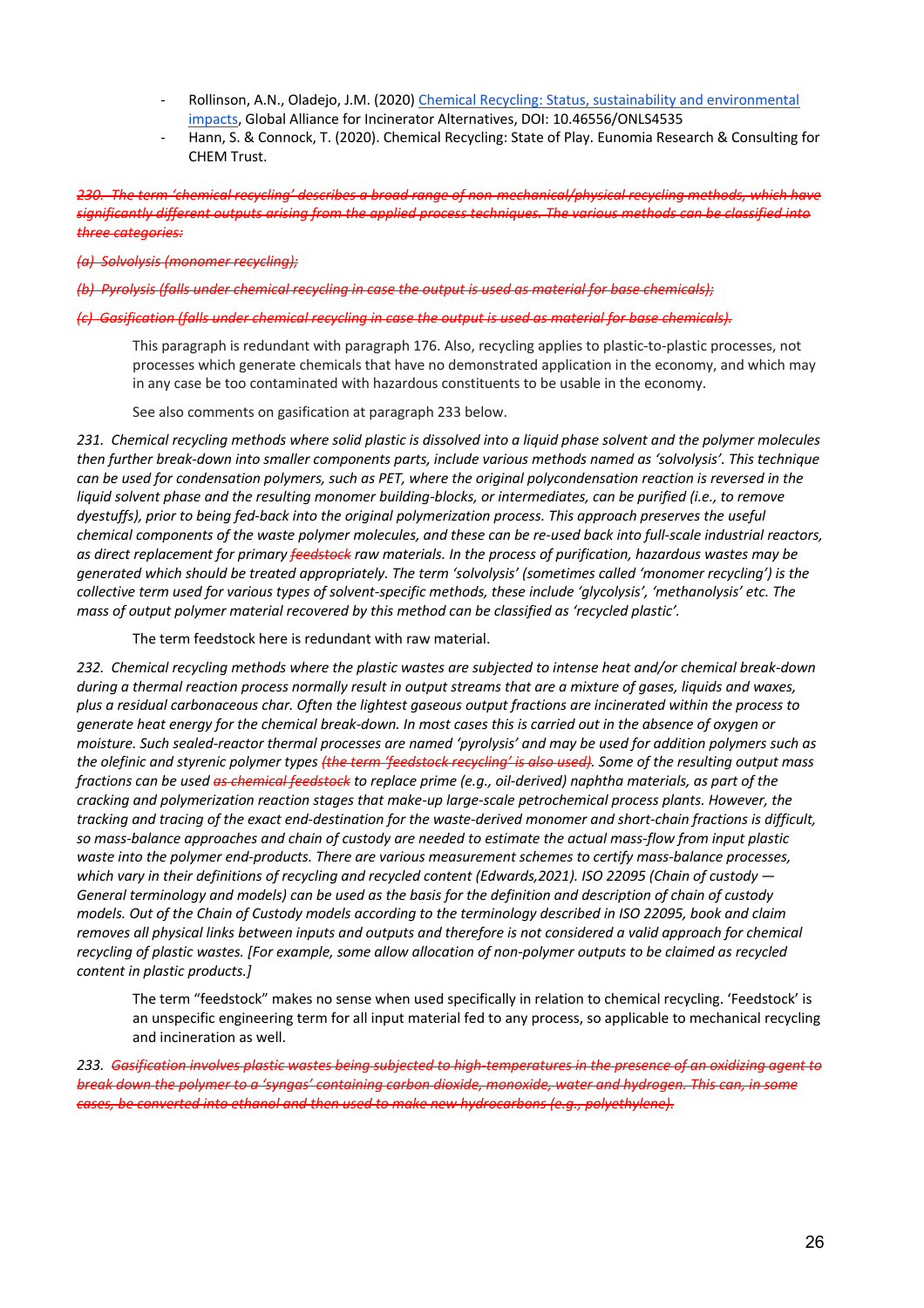Gasification cannot function with plastic waste at large scale. This has been known for over a century. The problem is due to how plastic melts inside a gasifier which is in turn due to plastic's internal structure lacking a fixed carbon framework. Only small lab-scale gasification of plastic can be achieved.

Temperature and gas circulation for optimum reaction kinetics must be maintained while also moderating temperature to avoid secondary and tertiary synthesis of unwanted molecules. If the process operates at low temperature (and cost), then some lighter monomers will form but incomplete depolymerisation will occur. If the process operates at a higher temperature (and cost) to increase primary depolymerisation, it will increase the formation of heavier, contaminant aromatic molecules.

The tarry gas is a consequence of gasifiers being unable to cope with plastic feedstock. Gasification tar gas clean up systems are highly unique and challenging. No post gasifier treatment system can cope with cleaning up the gas from a gasifier fed with plastic waste so that the gas is clean enough to be used as a precursor for new plastic. Such gas can only be burned directly.

Gasifiers cannot function with plastic waste above lab-scale. There are no credible references showing the use of plastic waste gasification outputs in the petrochemicals industry.

*234. Various examples of chemical recycling methods for plastic wastes are available being experimented at the pilotplant stage and in very few cases also at close to full-scale operating throughput, but most are yet to demonstrate long-term commercial maturity at the full industrial scale. There is a lack of evidence to generate conclusions around the viability of many technologies, and a lack of understanding of the lifecycle impacts (Hann et al., 2020).*

*235. For further information refer for example to the report "Chemical Recycling of Polymeric Materials from Waste in the Circular Economy" (European Chemicals Agency, 2021).*

*[...]*

*259. Recycled PP can be mixed with virgin PP in any ratio for the production of new products such as clothes hangers, playground equipment, compost bins and kerbside recycling crates. However, there are many recent examples of highquality PP recyclates being used at 100% levels for the production of car-parts, pipes, drainage goods and electrical product casings, as well as for non-food contact packaging items.*

No references are given to support the allegations that PP products can be made out of 100% recycled content, which goes against established wisdom in plastic recycling whereby virgin resin is often required to create new products due to issues with polymer degradation and contamination, and virgin additives are usually added to recycled products. A product made from 100% recyclate may be too contaminated to pass chemicals standards for products, and the recycling process leading to it is therefore non-ESM.

The calculation methodology for accounting for recycled content in products is important and requires disclosure, given the loose and deceptive use of mass balance calculations by some companies to make overstated claims about recycled content in their products. No percentages of recycled content should be given without disclosing the calculation methodology. The fact that recycled PP is not used in food-contact packaging applications speaks to chemical contamination issues in recyclates. See:

Zero Waste Europe (2021) Recycled content in plastics – the mass balance approach.

*[...]*

*264. ABS regenerated material can sometimes be blended with other similar types of compatible plastic waste (e.g., HIPS), and, by adding various functional additives, modified ABS blended materials with good toughness, corrosion resistance, oil resistance, cold resistance, weatherability and anti-aging properties can be produced. When recycled, ABS from plastic wastes can be used either in a mixture with virgin material, or as 100% mostly recyclate, to produce products.*

No reference is provided to support the 100% figure, neither is the calculation method disclosed, nor any explanation for how toxic contamination is addressed. For further explanations and evidence, see above.

*[...]*

*266. Blow-moulded PET from bottles is one of the plastic wastes that are easiest to recycle and have the highest recycling rate of any common plastic. Closed loop recycling (e.g., bottle to bottle) is possible. This is because it is relatively easy to wash, separate out coloured flakes and then upgrade the intrinsic viscosity (polymer chain length)*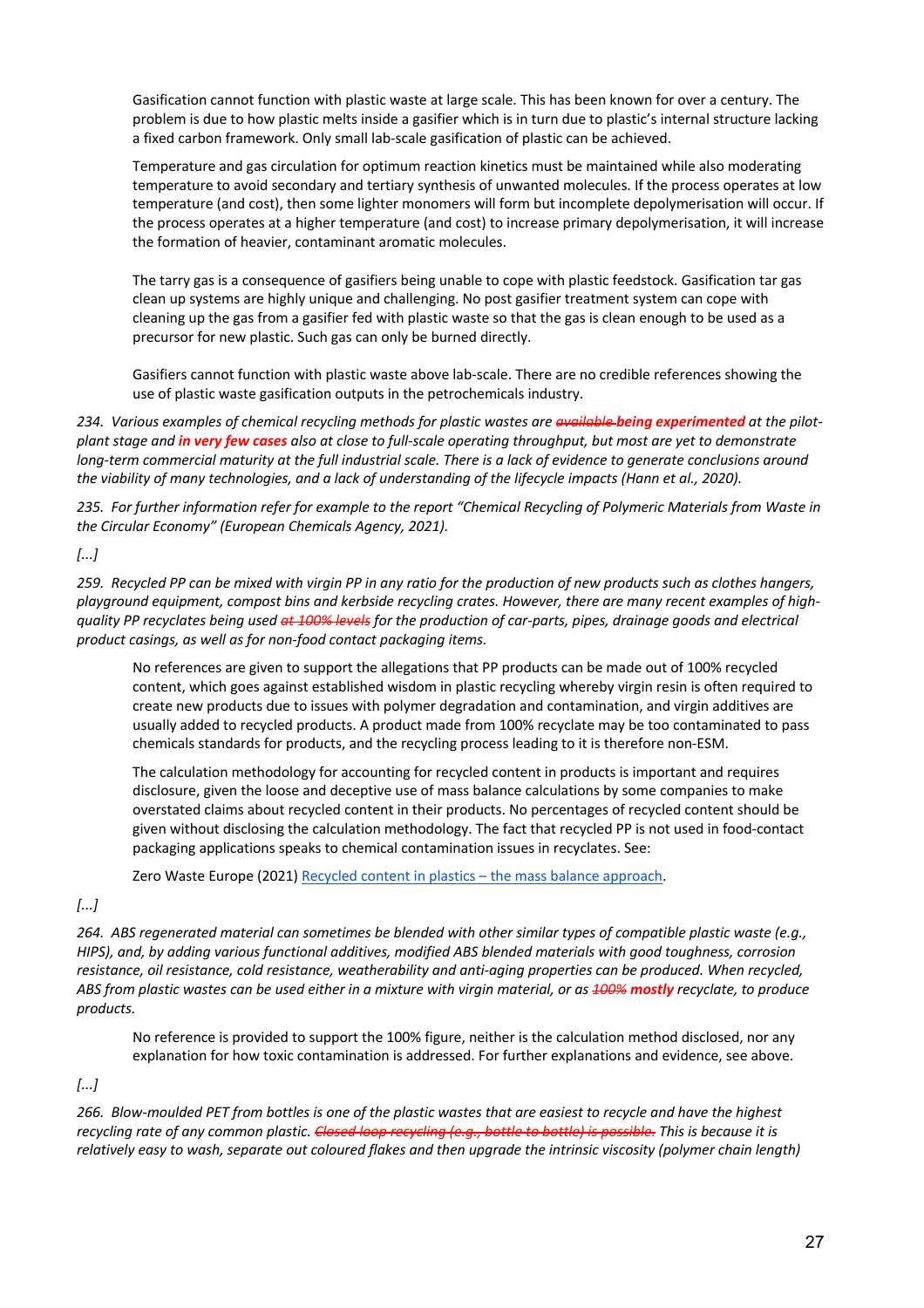*during the recycling process to near-virgin quality using polycondensation reactions. Food-contact approval certification has been given to advanced recycling processes that can demonstrate very high purity and tight quality control of the closed-loop recycled PET (r-PET), with usage levels of up to 100% r-PET to make new consumer drinks bottles. However, a recent review study points to the presence of bisphenol A in recycled PET, due to contamination. The study also notes the migration of this bisphenol A into beverages, as well as greater migration of antimony into beverages from recycled PET as compared to virgin PET, calling into question the safety of recycled PET bottles and other food-contact materials (Gerassimidou et al. 2022).* 

No reference is provided to support the 100% figure, neither is the calculation method disclosed, nor any explanation for how toxic contamination is addressed. For further explanations and evidence, see above.

In addition, "Food-contact approval certification" from an undetermined origin has no value from an ESM perspective. Its inclusion lulls readers of these guidelines into a false sense of safety, when indeed in light of the most recent science on chemical contamination of recycled PET, this certification may have been granted on shaky grounds.

Indeed, the latest scientific findings indicate that recycled PET can be an unsafe food-contact material, and possibly even less safe than virgin PET. See:

Gerassimidou, S., Lanska, P., Hahladakis, J. N., Lovat, E., Vanzetto, S., Geueke, B., Groh, K. J., Muncke, J., Maffini, M., Martin, O. V., & Iacovidou, E. (2022). Unpacking the complexity of the PET drink bottles value chain: A chemicals perspective. Journal of Hazardous Materials, 430, 128410. https://doi.org/10.1016/j.jhazmat.2022.128410

*267. The process of recycling PET bottles (or other rigid PET packaging wastes) for use in fibres is generally to sort, granulate, float sink, wash and dry. The fibres are made by adding colouring (as required), extrusion melting, filtering, and spinning into fibres. The output quality of the fibres depends upon the input quality of the PET flakes and the capability of the recycling process. The most demanding woven applications with very fine denier yarns can be successfully made from 100% recycled PET.*

Again, this hyperbolic claim ("most demanding", "very fine", "successfully", "100%") is unreferenced, and the calculation methodology to account for the recycled content is undisclosed, and potentially compromised by a deceptive use of mass balance instead of batch-level calculations (Zero Waste Europe 2021). It contradicts the previous sentence that refers to the variable quality of recycled PET, depending on the quality of inputs. It is also unlikely to be accurate given the quality challenges with recycled plastic, PET being no exception, and recycled PET's greater propensity for shedding compared to virgin fiber (Özkan and Gündoğdu. 2021).

*268. PET textiles and fibres can be recycled by thorough washing and re-melting. Recycled PET can be used for carpets, garments and non-woven applications. However, recycled PET sheds more microfibers than virgin PET during washing (Özkan and Gündoğdu 2021).*

See Özkan, İ., & Gündoğdu, S. (2021). Investigation on the microfiber release under controlled washings from the knitted fabrics produced by recycled and virgin polyester yarns. The Journal of The Textile Institute, 112(2), 264–272. https://doi.org/10.1080/00405000.2020.1741760

#### **§238-239 (p. 57-59): Energy recovery**

#### Suggested changes with explanations and evidence:

*238. Most plastics are hydrocarbon polymer compounds that can burn and have a high calorific value (see Table 17). These should not be mixed with low calorific value waste in order to avoid lowering the furnace temperature, resulting in incomplete combustion, higher toxic and uPOPs emissions in gaseous and solid phases, and higher transfer of microplastics to the bottom ash.* 

Mixing plastic waste with low calorific value feedstock will lower the furnace temperature and may cause incomplete combustion, which in turn will result in higher than normal toxic emissions in gaseous and solid phase, plus the transfer of microplastics to the bottom ash. The current language of paragraph 238 goes against ESM as it would increase adverse impacts on the environment and human health.

*238bis. Although most plastics have high calorific value, the presence of flame-retardant additives can interfere with their complete combustion, resulting in microplastics in incinerator ash. Incomplete combustion of plastic*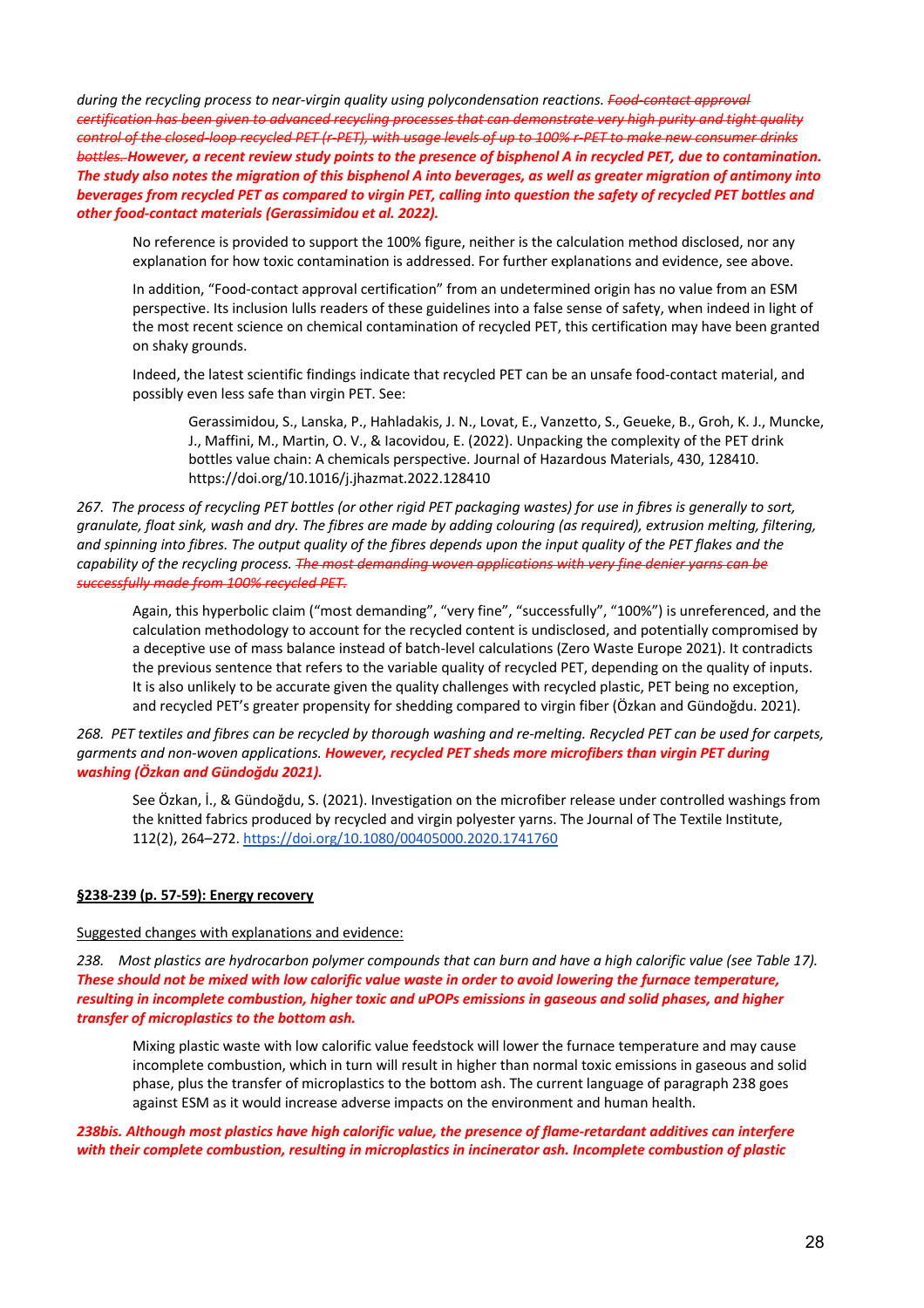*waste in incinerators also occurs due to the lack of incinerator temperature control even when operating at steady state best available technique (BAT) (Yang et al. 2021, Shen et al. 2021, Pienkoẞ et al. 2022). Because of the high calorific value, plastic waste should be mixed with other compatible waste fractions with a low calorific value in order to achieve a preferably constant calorific value of the mixture.*

The draft should refer to microplastics being present in incinerator bottom and fly ash. This is a new, important, finding which comes after the D10/R1 guidlelines on incineration was completed. The D10/R1 guidelines should be revised accordingly at the COP.

The first study to identify microplastics in incinerator ash was by Yang et al. (2021) who found up to 102,000 microplastic particles in bottom ash per metric ton of waste incinerated:

This was subsequently supported by Shen et al. (2021) who found between 23 and 171 particles per kg dry weight of bottom and fly ash. Microplastics particles were from fragment, fibre, film, and foam and they also accrued heavy metals Cr, Cu, Zn, Pb. The authors also did leachate tests and found that the microplastics 'significantly dissolved' out of bottom ash and into the environment:

It was further corroborated by a European study using bottom ash from modern incinerators in Germany and Sweden (Pienkoß et al. 2022). The microplastics were a mixture of PET, PP and PE, with minimum concentrations of 0.12g per 25.9kg.

References:

- Yang, Z., Fan, L., Zhang, H., Wang, W., Shao, L., Ye, J., He, P. 2021. Is incineration the terminator of plastics and microplastics?, *Journal of Hazardous Materials*, **401**, 123429.
- Shen, M., Hu, T., Huang, W., Song, B., Qin, M., Yi, H., Zeng., Zhang. 2021. Can incineration completely eliminate plastic wastes? An investigation of microplastics and heavy metals in the bottom ash and fly ash from an incineration plant, *Science of the Total Environment*, **779**, 146528.
- Pienkoß, F., Abis, M., Bruno, M., Grönholm, R., Hoppe, M., Kuchta, K., Fiore, S., Simon, F-G. 2022. Heavy metal recovery from the fine fraction of solid waste incineration bottom ash by wet density separation, *Journal of Material Cycles and Waste Management*, **22**, pp. 364-377.

*Table 17: Energy values of plastic wastes, including mixed plastic wastes, in comparison with other waste and fuels.*

References are needed for this table. Some of the values are wrong, e.g. coal which is almost half its actual CV.

*239. Plastic wastes can be part of fuels derived from waste such as Solid Recovered Fuel (SRF) in accordance with the European standard (EN 15359) and RDF. SRF has a higher calorific value than RDF. RDF is produced by removing some of all the non-combustible components such as metals, glass and putrescible materials from MSW and then pelletizing the combustible material. As this is processed MSW, RDF has a higher concentration of plastic waste than MSW and consequently a higher energy value, but only because significant energy has been expended in making RDF. In whole process energy balance terms, burning RDF is no better than burning raw MSW.*

The statement that SRF has higher calorific value than RDF is incorrect and has no supporting evidence. SRF is a title given by the EU to RDF in an attempt to bring some standardization. The calorific value could be higher or lower.

The statement that all non-combustible components are removed is incorrect and has no supporting evidence. Some non-combustible components remain in RDF.

Burning RDF is no better in whole process energy balance terms than burning raw MSW, in fact it it reduces the overall amount of energy recovered. Climate metrics should be considered here, since the production of RDF/SRF is highly energy intensive.

References:

- Consonni, S., Giugliano, M., & Grosso, M. (2005). Alternative strategies for energy recovery from municipal solid waste: Part A: Mass and energy balances. Waste Management, 25(2), 123–135. https://doi.org/10.1016/j.wasman.2004.09.007